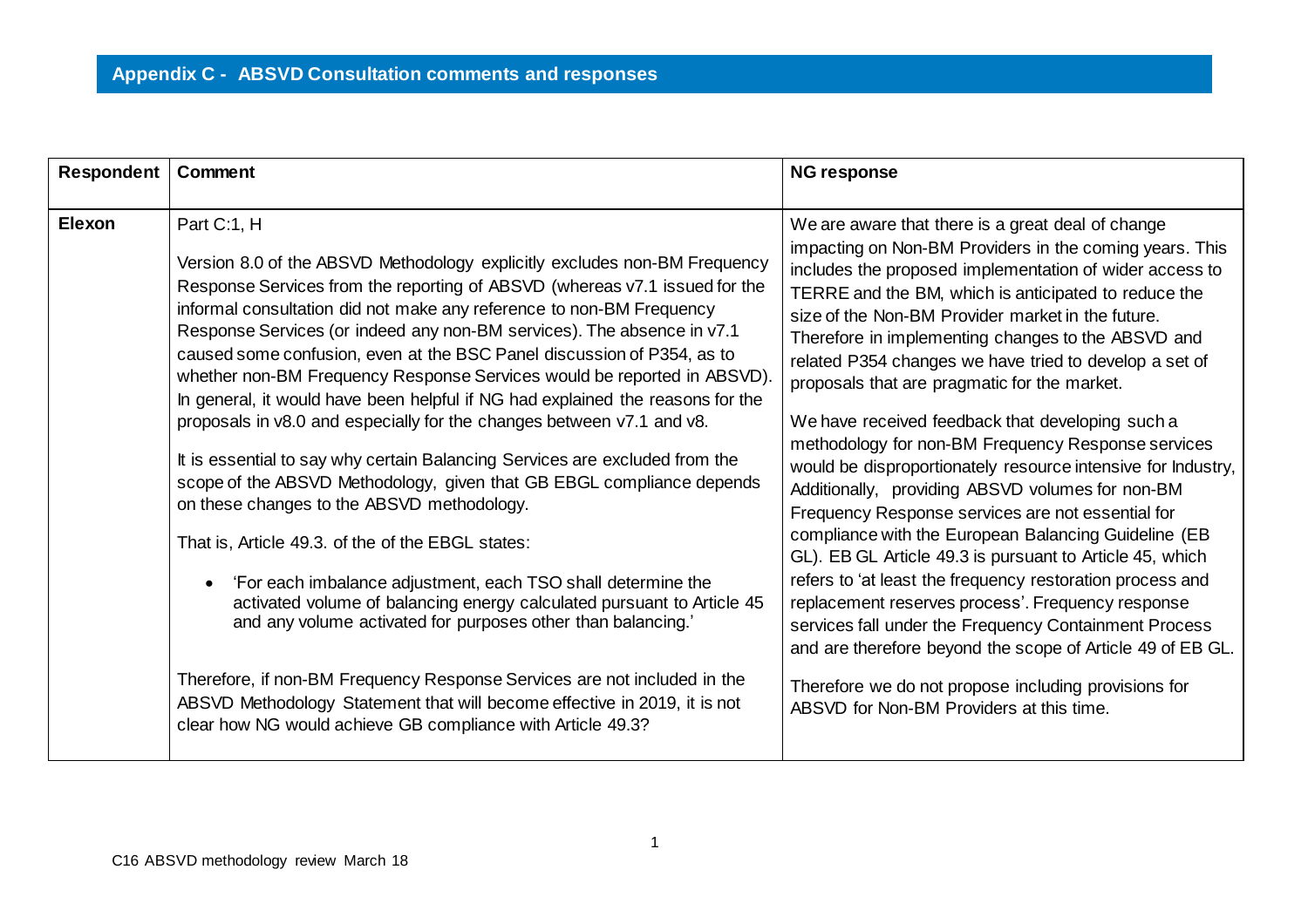| Respondent    | Comment                                                                                                                                                                                                                                                                                                                                                                                                                                                                                      | <b>NG response</b>                                                                                                                                                                                                                                                                                                                                                                                            |
|---------------|----------------------------------------------------------------------------------------------------------------------------------------------------------------------------------------------------------------------------------------------------------------------------------------------------------------------------------------------------------------------------------------------------------------------------------------------------------------------------------------------|---------------------------------------------------------------------------------------------------------------------------------------------------------------------------------------------------------------------------------------------------------------------------------------------------------------------------------------------------------------------------------------------------------------|
| <b>Elexon</b> | Part C:2, H<br>This should also cover the scenario where a BM Participant elects not to<br>nominate a BM Unit for the allocation of ABSVD.<br>"BM Participant" is defined in the Grid Code but your usage in the ABSVD<br>Methodology does not align with this definition.<br>I suggest that the titles of Part B and Part C should be renamed along the lines<br>of:<br>"ABSVD where a BM Unit has been notified by the BSP"; and<br>" ABSVD where no BM Unit has been notified by the BSP" | We do not believe that it would be possible for a BM<br>Participant to elect not to nominate a BM Unit for the<br>Allocation of ABSVD, particularly with the removal of the<br>opt-out clause from elsewhere in the methodology.<br>The text has also been amended to provide the definition<br>of Non-BM participant in the context of the ABSVD<br>methodology, which may also help clarify things further. |
| <b>Elexon</b> | Part C:2 M<br>Suggest including underlined text as follows:<br>"where a party contracts to provide ancillary services that are<br>included in the scope of this ABSVD Methodology directly".                                                                                                                                                                                                                                                                                                 | The text has been amended as suggested.                                                                                                                                                                                                                                                                                                                                                                       |
| <b>Elexon</b> | Part E: 2.2 L<br>"BSCP11" should really be in brackets, rather than a standalone sentence.                                                                                                                                                                                                                                                                                                                                                                                                   | The text has been amended as suggested                                                                                                                                                                                                                                                                                                                                                                        |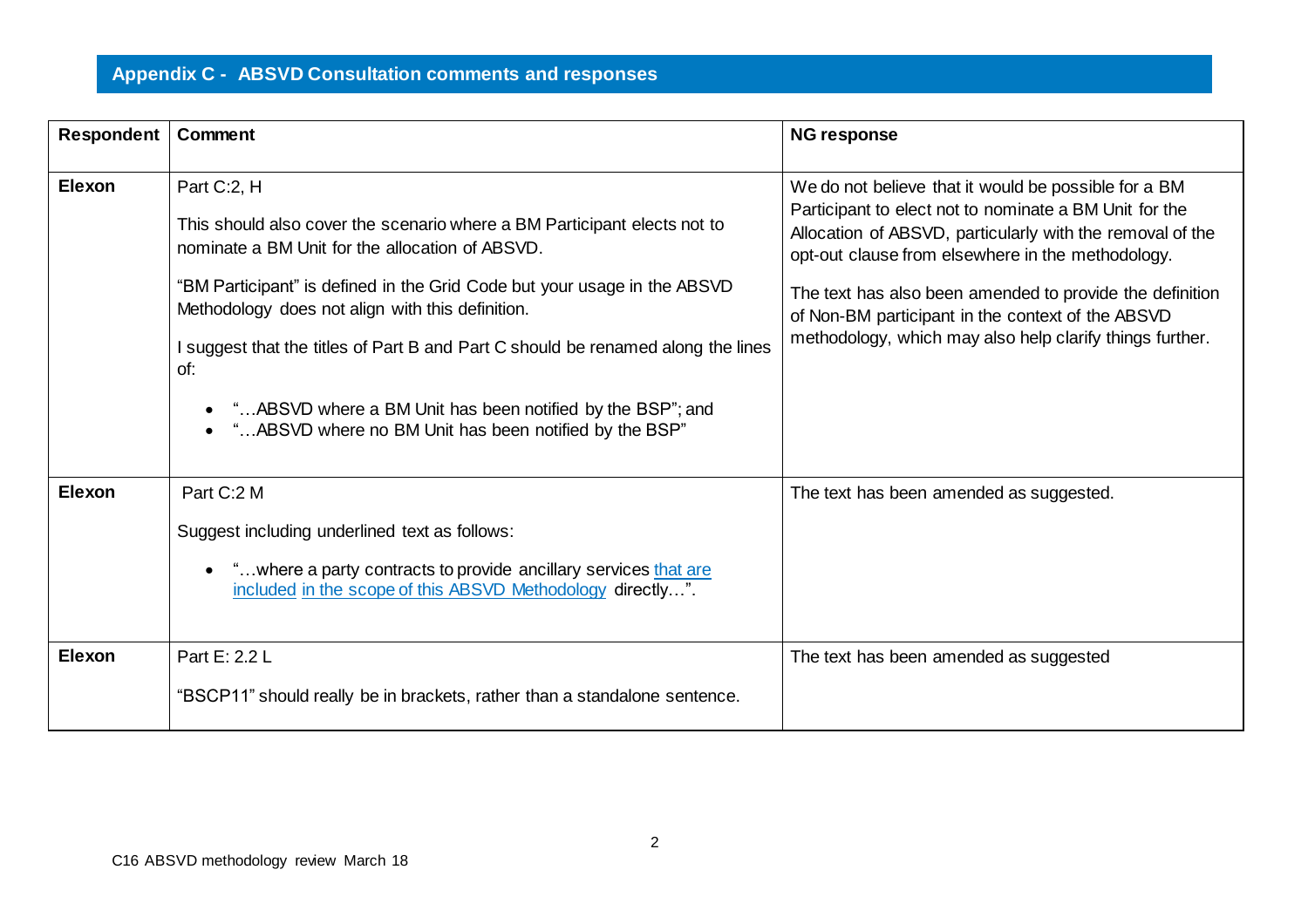| Respondent   | Comment                                                                                                                                                                                                                                                                                                                                                                                                                                                                                                                                                                    | <b>NG response</b>                                                                                                                                                                                                                                                                                                                                                                                     |
|--------------|----------------------------------------------------------------------------------------------------------------------------------------------------------------------------------------------------------------------------------------------------------------------------------------------------------------------------------------------------------------------------------------------------------------------------------------------------------------------------------------------------------------------------------------------------------------------------|--------------------------------------------------------------------------------------------------------------------------------------------------------------------------------------------------------------------------------------------------------------------------------------------------------------------------------------------------------------------------------------------------------|
| Elexon       | Part E:22 H<br>If a Trading Dispute relating to ABSVD is upheld, NG may be required to<br>resubmit ABSVD after RF (up to DF at D+28 months, or potentially up to D+40<br>months for an Extra Settlement Determination).                                                                                                                                                                                                                                                                                                                                                    | The text has been amended as suggested                                                                                                                                                                                                                                                                                                                                                                 |
| <b>Engie</b> | Yes we believe that the changes detailed in Table 1 should be made and<br>reflect proposed solution that has been developed in combination with<br>Industry.                                                                                                                                                                                                                                                                                                                                                                                                               | No response required.                                                                                                                                                                                                                                                                                                                                                                                  |
| <b>Engie</b> | We believe that it is important to use the new ABSVD solution for tendered<br>services as soon as it is practically possible after implementation in the BSC.                                                                                                                                                                                                                                                                                                                                                                                                              | The ABSVD methodology will not be able to take effect<br>until both any agreed go-live of P354 and associated<br>changes to the National Grid Standard Contract Terms.<br>The P354 implementation date is currently with Ofgem for<br>decision.<br>We have updated the change table in the methodology to<br>include the link between methodology changes with any<br>approved implementation of P354. |
| <b>ADE</b>   | The ADE agrees with the principle that the defect in current arrangements for<br>notifying ABSVD should be corrected for all users. Removing spill revenue,<br>while ultimately beneficial to competition, is likely to cause financial harms to a<br>number of non-BM Balancing Services providers. It is therefore crucial that this<br>short-term removal of revenues is aligned with a process that allows full market<br>access for non-BM providers. We therefore would recommend that the<br>proposed changes to ABSVD only be made as part of a holistic approach, | We understand the arguments that the Proposer makes in<br>terms of implementation. We also agree that equal<br>treatment in terms of removing market distortions should<br>be linked with equal access, which is why we are working<br>towards wider access to the Balancing Mechanism.<br>The ABSVD methodology will not be able to take effect                                                       |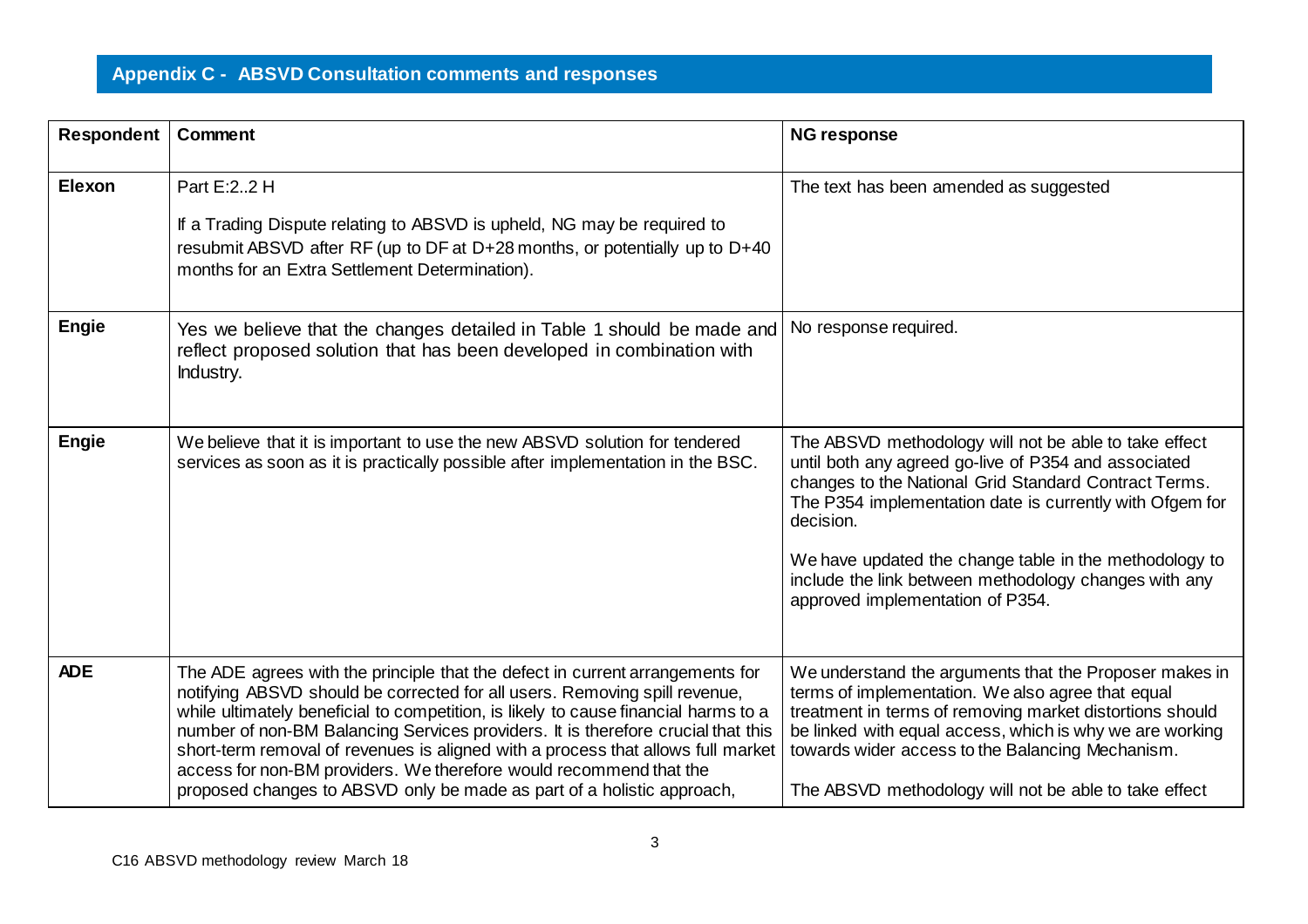| Respondent | Comment                                                                                                                                                                                                                                                                                                                                                                                                                                                                                                                                                                                                                                                                                                                                                                                                                                                                                                                                                                                                                                                                                                                                                                                                                                                                                                                                                                                                                                                                                                                                                                                                                                                                                                             | <b>NG response</b>                                                                                                                                                                                                                                                                                                                                                                                                                                                                                                                                                                                |
|------------|---------------------------------------------------------------------------------------------------------------------------------------------------------------------------------------------------------------------------------------------------------------------------------------------------------------------------------------------------------------------------------------------------------------------------------------------------------------------------------------------------------------------------------------------------------------------------------------------------------------------------------------------------------------------------------------------------------------------------------------------------------------------------------------------------------------------------------------------------------------------------------------------------------------------------------------------------------------------------------------------------------------------------------------------------------------------------------------------------------------------------------------------------------------------------------------------------------------------------------------------------------------------------------------------------------------------------------------------------------------------------------------------------------------------------------------------------------------------------------------------------------------------------------------------------------------------------------------------------------------------------------------------------------------------------------------------------------------------|---------------------------------------------------------------------------------------------------------------------------------------------------------------------------------------------------------------------------------------------------------------------------------------------------------------------------------------------------------------------------------------------------------------------------------------------------------------------------------------------------------------------------------------------------------------------------------------------------|
|            | including full market access under P344.<br>The changes to ABSVD should be aligned with the implementation date of<br>P354, which we believe should be set at 1 April 2020. Several responses to the<br>first P354 Assessment Procedure Consultation highlighted the need for a 2<br>year timeframe to implement the proposed changes. If the implementation date<br>for P354 and the ABSVD changes is set at 1 April 2019, it is essential that<br>those parties that have tendered and received STOR contracts based on spill<br>payments prior to the implementation of P354 continue to receive spill<br>payments for the duration of their agreement. This will allow for the orderly run-<br>off of existing contracts. National Grid have agreed to this approach in theory,<br>pending final legal advice. If the legal advice recommends that this approach is<br>not possible, or is too administratively burdensome to undertake, it is essential<br>that the implementation date be set at 1 April 2020. This would align it with the<br>TC's changes to the Standard Terms and Conditions of affected Balancing<br>Services contracts.<br>While the above approach (i.e. existing STOR contracts receiving spill<br>payments for the duration of the agreement), is essential if the implementation<br>date is set at 1 April 2019, it will create a market where contracts are running<br>on two different bases. This risks increasing the complexity of the market and<br>may impact competition, as different providers seek to price different variables<br>into their bids. National Grid should take this complexity into account when<br>assessing which implementation date is most suitable. | until both any agreed go-live of P354 and associated<br>changes to the National Grid Standard Contract Terms.<br>The P354 implementation date is currently with Ofgem for<br>decision.<br>As indicated in National Grid's response to the P354<br>Report Phase consultation, if an April 2019 date was<br>directed for P354 we would be minded to implement for<br>STOR in April 2020 because of the interaction with 2 year<br>contracts.<br>We have updated the change table in the methodology to<br>include the link between methodology changes with any<br>approved implementation of P354. |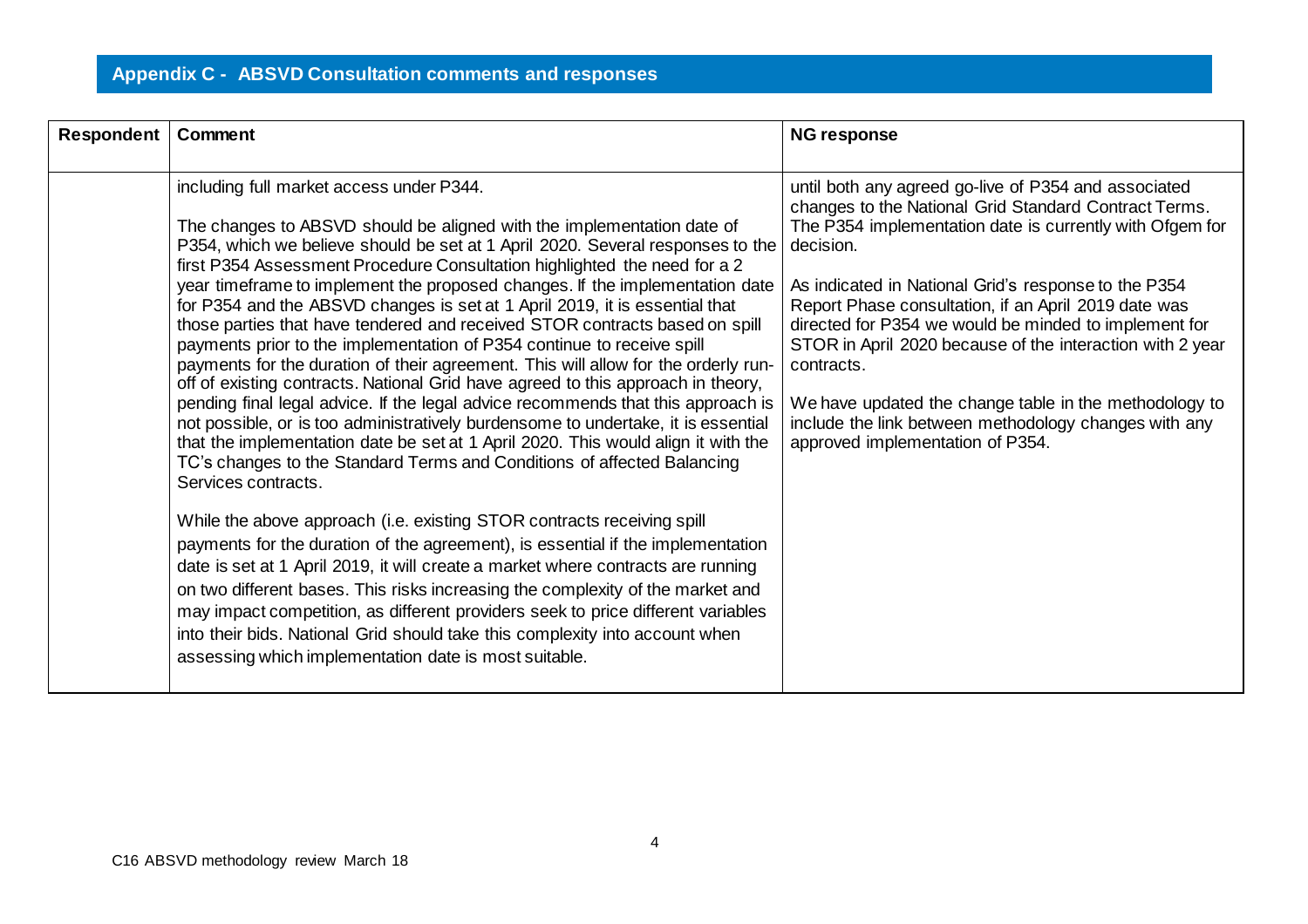| <b>Respondent   Comment</b> |                                                                                                                                                                                                                                                                                                                                                                                                                                                                                                                                                                                                                                                                                                                                                                                                                                                                                                                                                                                | <b>NG response</b>                                                                                                                                                                                                                                                                                                                                                                                                                                                                                                                                                                                                                                                            |
|-----------------------------|--------------------------------------------------------------------------------------------------------------------------------------------------------------------------------------------------------------------------------------------------------------------------------------------------------------------------------------------------------------------------------------------------------------------------------------------------------------------------------------------------------------------------------------------------------------------------------------------------------------------------------------------------------------------------------------------------------------------------------------------------------------------------------------------------------------------------------------------------------------------------------------------------------------------------------------------------------------------------------|-------------------------------------------------------------------------------------------------------------------------------------------------------------------------------------------------------------------------------------------------------------------------------------------------------------------------------------------------------------------------------------------------------------------------------------------------------------------------------------------------------------------------------------------------------------------------------------------------------------------------------------------------------------------------------|
| <b>NPower</b>               | The contents page (page 4 of Appendix A pdf document) incorrectly states :<br>PART E ABSVD Methodology for BM participants<br>This should be amended to show:<br>PART E ABSVD Methodology for nonBM Participants, reflecting the changes<br>shown in Table 1.                                                                                                                                                                                                                                                                                                                                                                                                                                                                                                                                                                                                                                                                                                                  | The text has been amended as suggested.                                                                                                                                                                                                                                                                                                                                                                                                                                                                                                                                                                                                                                       |
| <b>NPower</b>               | In response to "Do you agree that the changes proposed to the ABSVD, shown<br>in Table 1 and in Appendix A, should be made? If not, please provide<br>rationale".<br>Yes. On the basis that without these changes to the ASBVD methodology, the<br>changes contained within the BSC P354 would not deliver the specified<br>objectives.                                                                                                                                                                                                                                                                                                                                                                                                                                                                                                                                                                                                                                        | No response required.                                                                                                                                                                                                                                                                                                                                                                                                                                                                                                                                                                                                                                                         |
| <b>NPower</b>               | We are concerned that this consultation into proposed changes to the ABSVD<br>methodology have been prepared in advance of the final outcome of the P354<br>solution, and importantly whether suppliers will (as the both the P354 work<br>group and panel members voted to recommend) receive confirmation regarding<br>which MSIDs have caused the adjustment to the Balancing Responsible Party<br>(the Supplier) imbalance position.<br>In the event that Ofgem does not decide to facilitate the effective provision of<br>data (relating to the nonBM participant MSID), which has resulted in the<br>ABSVD adjustment, we remain very concerned that neither the P354 solution<br>nor the changes to the ABSVD methodology would deliver an efficient and<br>effective solution and instead would replace the inefficiency highlighted at the<br>BSC level to a downstream to the supplier / customer contractual relationship<br>rather than being properly addressed. | Disclosure of information to Suppliers has been discussed<br>as part of the P354 modification, and forms part of the final<br>P354 proposals.<br>The BSC Panel recently voted on P354 and voted in<br>favour of the Proposed modification which requires<br>consent from Non-BM Providers before MSID level data for<br>adjustments relating to ABSVD is shared with Suppliers<br>relating to ABSVD.<br>As indicated in our response to the P354 Report Phase<br>consultation, National Grid are supportive of the Proposed<br>modification as this reduces the risk of potential<br>competition issues between Aggregators and Suppliers as<br>a result of the modification. |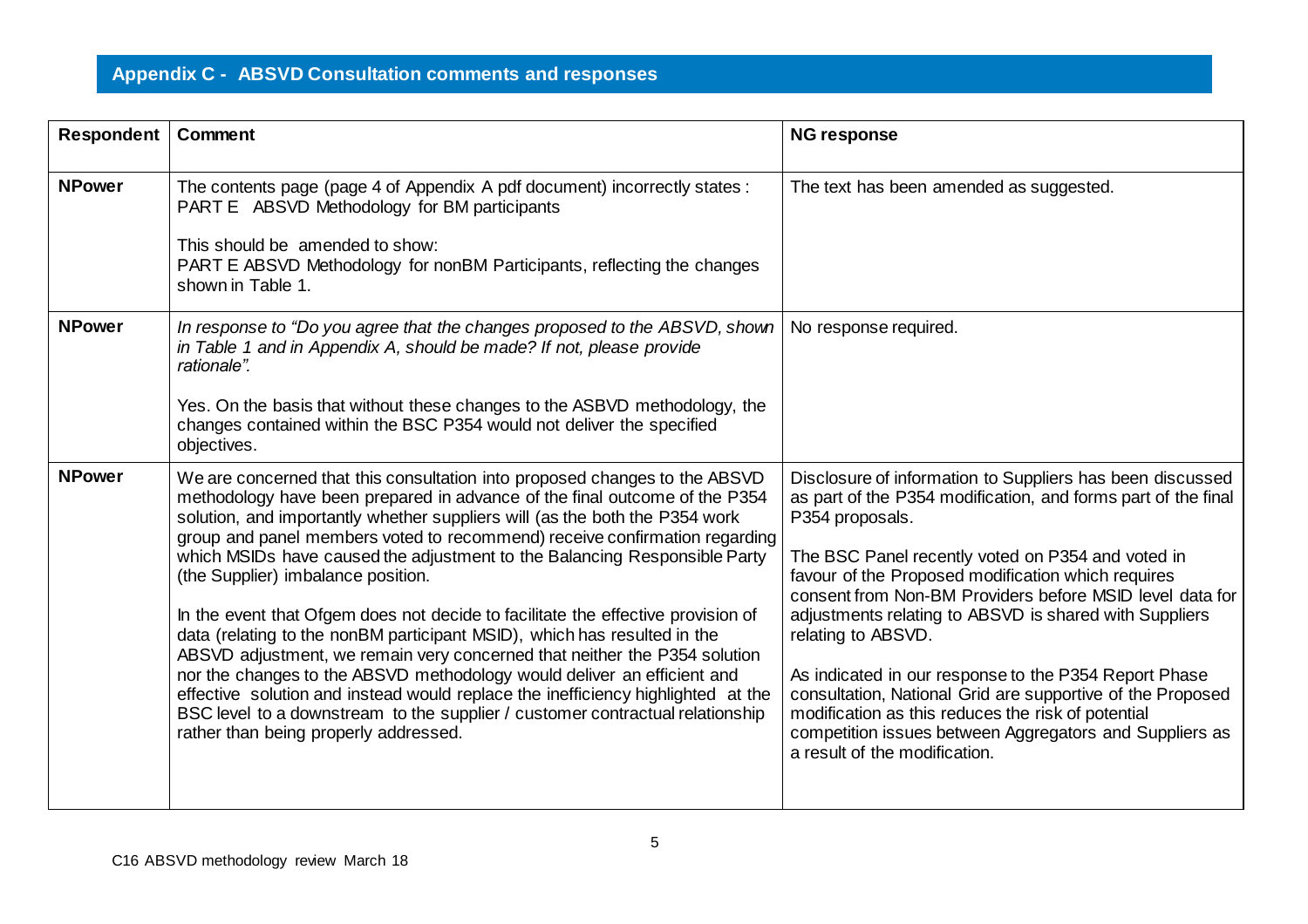| <b>Respondent   Comment</b>             |                                                                                                                                                                                                                                                                                                                                                                                                                                                                                                                                                                                                                                                                                                                                                                                                                                                                                                                                                                                                                                                                                                                                                                                                                                                                                                                              | <b>NG response</b>                                                                                                                                                                                                                                                                                                                                                                                                                                                                                                                                                                                                                                                             |
|-----------------------------------------|------------------------------------------------------------------------------------------------------------------------------------------------------------------------------------------------------------------------------------------------------------------------------------------------------------------------------------------------------------------------------------------------------------------------------------------------------------------------------------------------------------------------------------------------------------------------------------------------------------------------------------------------------------------------------------------------------------------------------------------------------------------------------------------------------------------------------------------------------------------------------------------------------------------------------------------------------------------------------------------------------------------------------------------------------------------------------------------------------------------------------------------------------------------------------------------------------------------------------------------------------------------------------------------------------------------------------|--------------------------------------------------------------------------------------------------------------------------------------------------------------------------------------------------------------------------------------------------------------------------------------------------------------------------------------------------------------------------------------------------------------------------------------------------------------------------------------------------------------------------------------------------------------------------------------------------------------------------------------------------------------------------------|
| <b>Electricity</b><br><b>North West</b> | We do not with the proposed changes in particular,<br>1.8 Part C New part C to reflect arrangements for the provision of Non-BM<br>ABSVD and.<br>1.10 Part E New part E to reflect methodology for calculation of ABSVD for<br>Non-BM participants                                                                                                                                                                                                                                                                                                                                                                                                                                                                                                                                                                                                                                                                                                                                                                                                                                                                                                                                                                                                                                                                           | This is noted.                                                                                                                                                                                                                                                                                                                                                                                                                                                                                                                                                                                                                                                                 |
| <b>Electricity</b><br><b>North West</b> | We do not agree that changes to<br>Part C New part C to reflect arrangements for the provision of Non-BM<br>$\bullet$<br>ABSVD and<br>Part E New part E to reflect methodology for calculation of ABSVD for Non-<br><b>BM</b> participants<br>should be made.<br>Primarily, the amendments do not properly reflect services like CLASS which<br>applies demand reductions at a system level which in effect are smeared<br>across all suppliers based on their share of overall consumption. These effects<br>are picked up through normal settlement processes in the Group Correction<br>Factor. CLASS operates within normal voltage limits and any impacts are<br>within the general forecasting risks of suppliers and are likely to be less than<br>other inherent errors in the process such as metering errors, estimated<br>readings, gross volume corrections, profiling errors, loss adjustment factor<br>errors etc.<br>If the general approach is maintained, the wording should be amended to<br>exclude services such as CLASS where supplier volume adjustments are<br>applied across all suppliers in a uniform manner.<br>However, it is difficult to justify why these amendments should be included at<br>all. Customers are free to vary their demand at any time without any reference<br>to suppliers | The changes to the ABSVD methodology fulfil a<br>compliance requirement relating to Article 49 of the<br>European Balancing Guideline.<br>We are technology neutral in implementing these changes<br>across the relevant services, which we have explicitly<br>mentioned in Part C.1 of the ABSVD methodology. These<br>changes will apply to any party providing STOR, Demand<br>Turn-up and Fast Reserve outside the Balancing<br>Mechanism. As these services are measured and paid for<br>in relation to delivered energy volumes we believe that it<br>should be possible for the Balancing Services Provider to<br>provide us with these delivered volumes by MPAN/MSID. |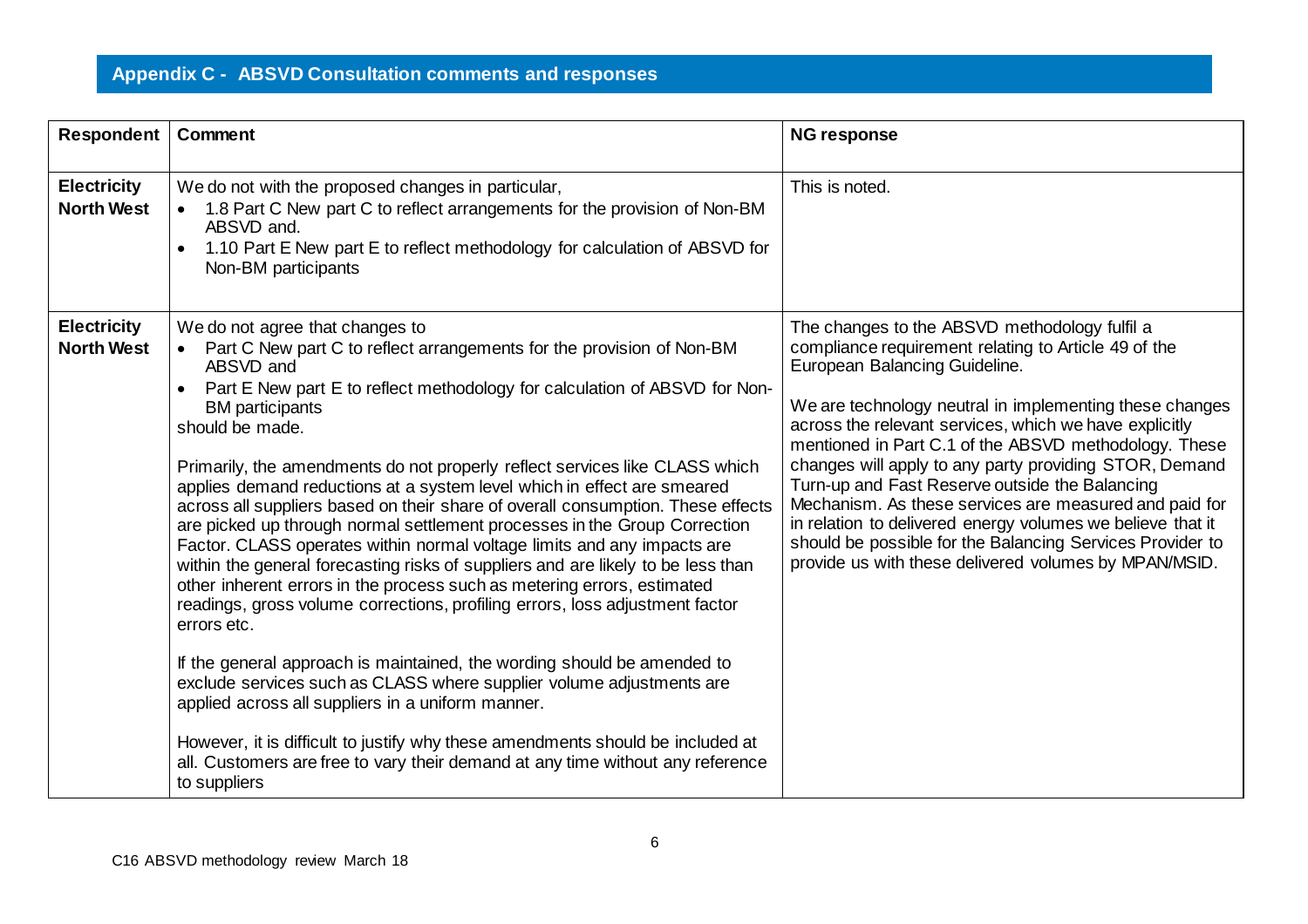| <b>Respondent   Comment</b>             |                                                                                                                                                                                                                                                                                                                                                                                                                                                                                                                                                                                                                                                                                                                                                         | <b>NG response</b>                                                                                                                                                                                                                                                                                                                                                                                                                                                  |
|-----------------------------------------|---------------------------------------------------------------------------------------------------------------------------------------------------------------------------------------------------------------------------------------------------------------------------------------------------------------------------------------------------------------------------------------------------------------------------------------------------------------------------------------------------------------------------------------------------------------------------------------------------------------------------------------------------------------------------------------------------------------------------------------------------------|---------------------------------------------------------------------------------------------------------------------------------------------------------------------------------------------------------------------------------------------------------------------------------------------------------------------------------------------------------------------------------------------------------------------------------------------------------------------|
|                                         | which may impact a supplier's imbalance position over which they have no<br>control. This will become more common as DSO services are introduced.<br>Supplier volumes will be affected by these services, as they will by supply<br>interruptions, customers buying new equipment including behind the meter<br>generation and storage etc., etc.                                                                                                                                                                                                                                                                                                                                                                                                       |                                                                                                                                                                                                                                                                                                                                                                                                                                                                     |
|                                         | It should be for suppliers to sort this with their customers, not for the industry to<br>bring forward convoluted and unnecessary changes. The change seems add<br>additional barriers to entry for new entrants into these markets and will have an<br>adverse effect on competition.                                                                                                                                                                                                                                                                                                                                                                                                                                                                  |                                                                                                                                                                                                                                                                                                                                                                                                                                                                     |
| <b>Electricity</b><br><b>North West</b> | In response to "Do you have any other comments in relation to the changes<br>proposed to the ASBVD"?                                                                                                                                                                                                                                                                                                                                                                                                                                                                                                                                                                                                                                                    | This is noted.                                                                                                                                                                                                                                                                                                                                                                                                                                                      |
|                                         | These changes should not be made.                                                                                                                                                                                                                                                                                                                                                                                                                                                                                                                                                                                                                                                                                                                       |                                                                                                                                                                                                                                                                                                                                                                                                                                                                     |
| <b>Smartest</b><br><b>Energy</b>        | This is all wrong.<br>Article 49 of the European Guideline for Balancing requires TSOs to<br>"calculate an imbalance adjustment to be applied to the concerned balance<br>responsible parties for each ABSVD informal activated balancing energy<br>bid". NGT seem to have decided that "effectively this means that in GB the<br>SO will need to ensure that imbalance is correctly attributed when Balancing<br>Services are delivered. In the case of non-BM Balancing Services providers,<br>this means that delivered balancing energy is neutralised against the<br>relevant Supplier's account." We do not agree that this necessarily means<br>that volumes need to be changed in the Supplier's account. The adjustment<br>could be financial. | Ensuring compliance with Article 49 of the European<br>Balancing Guideline has been discussed alongside<br>addressing the defects identified by the Proposer as part of<br>an Industry-wide Open Governance process under BSC<br>modification P354. The changes to the ABSVD<br>methodology have also been developed through an<br>informal workgroup process. The proposed solution has<br>been seen as the best way to solve the defect under these<br>processes. |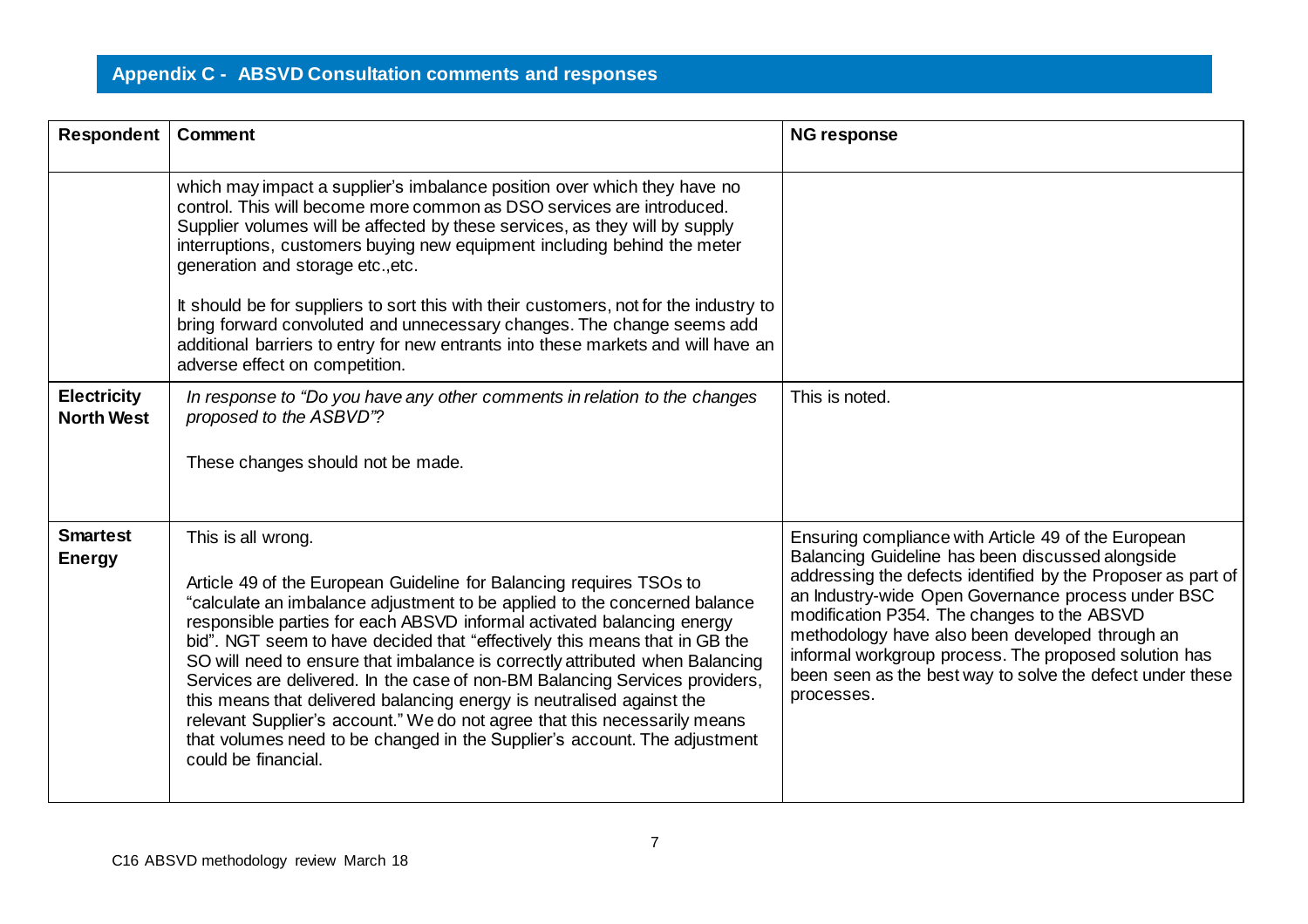| Respondent                                    | Comment                                                                                                                                                                                                                                                                                                                                                                                                                                                                                                                                                                                                                                                                                                                                                                                                                                                                                                                                                                                                                                                                                                                                                                                                                                                                                                                                                                                                                                              | <b>NG response</b>                                                                                                                                                                                    |
|-----------------------------------------------|------------------------------------------------------------------------------------------------------------------------------------------------------------------------------------------------------------------------------------------------------------------------------------------------------------------------------------------------------------------------------------------------------------------------------------------------------------------------------------------------------------------------------------------------------------------------------------------------------------------------------------------------------------------------------------------------------------------------------------------------------------------------------------------------------------------------------------------------------------------------------------------------------------------------------------------------------------------------------------------------------------------------------------------------------------------------------------------------------------------------------------------------------------------------------------------------------------------------------------------------------------------------------------------------------------------------------------------------------------------------------------------------------------------------------------------------------|-------------------------------------------------------------------------------------------------------------------------------------------------------------------------------------------------------|
|                                               | Suppliers' processes assume that the energy which passes through the<br>meter is that on which they are settled. This is a fundamental feature of the<br>BSC.                                                                                                                                                                                                                                                                                                                                                                                                                                                                                                                                                                                                                                                                                                                                                                                                                                                                                                                                                                                                                                                                                                                                                                                                                                                                                        |                                                                                                                                                                                                       |
|                                               | In our view, a better solution would be to adjust the payments to embedded<br>generators in the NGT sphere i.e. a secondary correcting cash transfer at SSP<br>could be made where the BMU does not have its position corrected through<br>ABSVD. If non-BM Units and their aggregators know that they will have to pay<br>a secondary cashflow they will adjust their bids for STOR accordingly.                                                                                                                                                                                                                                                                                                                                                                                                                                                                                                                                                                                                                                                                                                                                                                                                                                                                                                                                                                                                                                                    |                                                                                                                                                                                                       |
| <b>Flexible</b><br><b>Generators</b><br>Group | Ability of opt out of ABSVD for Balancing Mechanism participants<br>From the workgroup, FGG understood the intention was that BM service<br>providers would not be permitted to opt out of having their service volume<br>adjusted. This point seems to have been recognised in the main text of the<br>revised statement. In section 1.1 the following text is marked as deleted "The<br>inclusion of any individual Applicable Balancing Service within the Applicable<br>Balancing Services Volume Data is at the discretion of the Lead Party of the<br>relevant BM Unit (see part C, section 2) unless otherwise directed in the<br>CUSC".<br>However, reference to page 14 of the statement shows that the volume of<br>service delivered by a BM participant is multiplied by the variable SFsm. This<br>variable may be nominated by the service provider to be 0 (see Section D, part<br>2 on page 22) and for many services SFsm defaults to the value of 0. Where<br>SFsm is zero, then a volume of zero for the service feeds into the imbalance<br>calculation and the provider has effectively opted out (and the default rules<br>generally mean that a BM provider has to actively opt in to volume adjustment).<br>While the P354 work focussed on non-BM providers, the premise was that the<br>incoming EU rules would require ALL energy from the provision of ancillary<br>services to be allocated to the SO's energy account. | The ability of opt out of ABSVD for Balancing Mechanism<br>participants was intended to be removed through these<br>changes. The formulae have been amended to correct for<br>the defect highlighted. |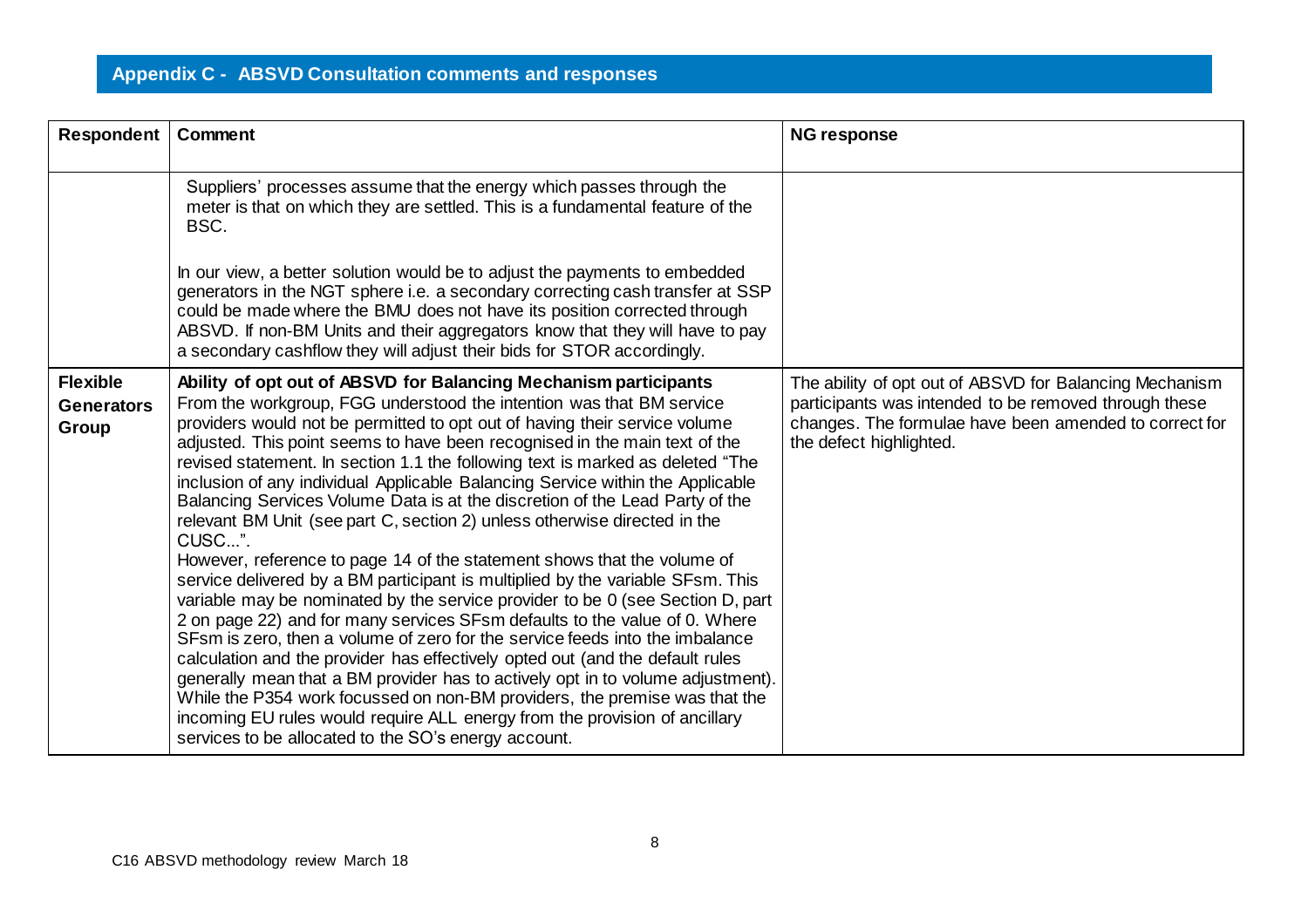| <b>Respondent   Comment</b>                   |                                                                                                                                                                                                                                                                                                                                                                                                                                                                                                                                                                                                                                                                                                                                                                                                                                                                                                                                       | <b>NG response</b>                                                                                                                                                                                                                                                                                                                                                                                                                                                                                                                                                                                                                                                                                                            |
|-----------------------------------------------|---------------------------------------------------------------------------------------------------------------------------------------------------------------------------------------------------------------------------------------------------------------------------------------------------------------------------------------------------------------------------------------------------------------------------------------------------------------------------------------------------------------------------------------------------------------------------------------------------------------------------------------------------------------------------------------------------------------------------------------------------------------------------------------------------------------------------------------------------------------------------------------------------------------------------------------|-------------------------------------------------------------------------------------------------------------------------------------------------------------------------------------------------------------------------------------------------------------------------------------------------------------------------------------------------------------------------------------------------------------------------------------------------------------------------------------------------------------------------------------------------------------------------------------------------------------------------------------------------------------------------------------------------------------------------------|
| <b>Flexible</b><br><b>Generators</b><br>Group | <b>Calculation service volume for BM participants</b><br>Part D of the statement sets out how service volume is calculated for BM<br>participants. On page 15, a section starts "Where service s is fast reserve,<br>STOR, or occasional (non-dynamic) response (and a bid offer acceptance is<br>not issued in respect of the service call off)" It then goes on to explain how<br>SEsj is calculated for each of these services.<br>FGG would have assumed that the definition of a "BM participant" delivering<br>STOR or Fast Reserve would be a provider who is instructed to deliver the<br>service by bid offer acceptances. We are unclear why there is a volume<br>calculation for a BM participant delivering STOR and Fast Reserve where a bid<br>offer acceptance has not been issued. It would be helpful if the circumstances<br>where this would occur could be made clear.                                            | There are circumstances where a Bid Offer Acceptance<br>would not be issued, for example when an instruction<br>includes a signal from a relay (or other equipment) owned<br>by National Grid to initiate the delivery of an occasional<br>(non-dynamic) response service. This is described in<br>page 17 of the methodology.                                                                                                                                                                                                                                                                                                                                                                                                |
| <b>Flexible</b><br><b>Generators</b><br>Group | Calculation of service volume for non-BM participants<br>Part E of the statement determines how service volumes for non-BM<br>participants are calculated. It states "ABSVD for Non-BM Participants is not<br>calculated by NGET. ABSVD for Non-BM Participants, as per Part B of this<br>document, is based on the pass through of collared delivered volumes by MSID<br>pair to Elexon. Elexon will calculate Non-BM Unit ABSVD for each impacted<br>BRP in accordance with the BSC, which will be used to correct BRP imbalance<br>positions."<br>FGG would have expected the ABSVD statement to indicate how "collared<br>delivery volumes" are determined. We had understood that this was the main<br>purpose of the ABSVD statement (and we note the volume of detail, along with<br>worked examples included in Part D for BM participants).<br>If a service provider was to deliver (say) Fast Reserve by varying production | The ABSVD methodology sets out the mechanisms<br>through which collared delivered volumes are passed to<br>Elexon. The requirement for the provision of these<br>volumes and how they are calculated for each service will<br>be set out in the contract terms relating to this service.<br>In terms of the volume of detail regarding the calculations,<br>the difference in the methodology between part D and Part<br>E is difference due to where these volumes are calculated.<br>For Non-BM ABSVD these calculations are laid out in the<br>changes to the BSC proposed under P354 and are<br>referenced in the methodology (subject to any P354<br>approval).<br>With regards how the volume is allocated to each MSID |
|                                               | and generation across three sites, it is not clear how the volume would be<br>allocated to each MSID pair. Given that the import and export responsible<br>parties for each pair could be different, these allocation rules could impact the<br>balance positions of six BSC parties.                                                                                                                                                                                                                                                                                                                                                                                                                                                                                                                                                                                                                                                 | pair, this will be the responsibility of the Non-BM Provider<br>to determine. We expect that they will know this<br>information as this would presumably form the basis of<br>their own contracts.                                                                                                                                                                                                                                                                                                                                                                                                                                                                                                                            |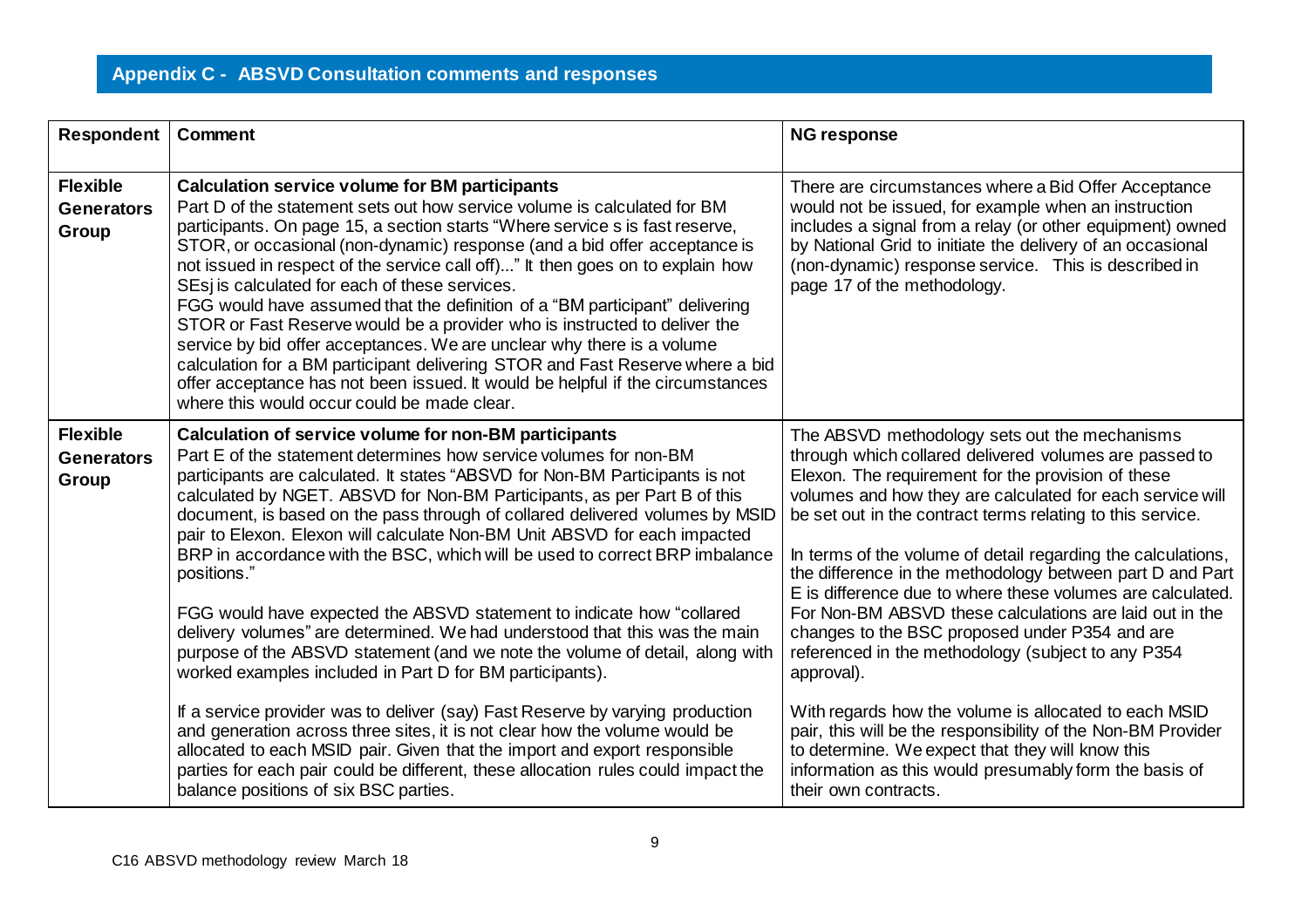| Respondent | Comment                                                                                                                                                                                                                                                                                                                                                                                                                                                                                                                                                                               | <b>NG response</b>                                                                                                                                                                                                                                                                                                                                                                                                           |
|------------|---------------------------------------------------------------------------------------------------------------------------------------------------------------------------------------------------------------------------------------------------------------------------------------------------------------------------------------------------------------------------------------------------------------------------------------------------------------------------------------------------------------------------------------------------------------------------------------|------------------------------------------------------------------------------------------------------------------------------------------------------------------------------------------------------------------------------------------------------------------------------------------------------------------------------------------------------------------------------------------------------------------------------|
|            | Transparency of service delivery is important, both for balancing service<br>providers and BSC parties acting as off takers; the energy balancing rules must<br>not be distorted by incorrect energy allocations. If parties cannot see a<br>transparent process for the allocation of volume to them, it makes them<br>reluctant to take on this service.                                                                                                                                                                                                                            |                                                                                                                                                                                                                                                                                                                                                                                                                              |
|            | FGG infers that "collared" refers to limiting the amount of volume allocated to<br>an MSID pair to the volume of service that is actually delivered – and by<br>inference, if a service is instructed but no volume is delivered, there will be no<br>imbalance exposure. This is significantly different to the treatment of a BM<br>service provider (who would be exposed to imbalance charges) and does not<br>seem to create the level playing field that was intended under P354.                                                                                               | ABSVD only applies if a service is delivered. This is the<br>same for BM as is proposed for Non-BM.                                                                                                                                                                                                                                                                                                                          |
|            | The section has simple omissions such as the sign convention of the volume<br>data (is import positive or negative) supplied by National Grid to Elexon.                                                                                                                                                                                                                                                                                                                                                                                                                              | Requirements for data provision will be set out in the<br>contract terms for the relevant service.                                                                                                                                                                                                                                                                                                                           |
|            | There is no timetable by which the data is submitted to Elexon $-$ we would<br>suggest five working days.                                                                                                                                                                                                                                                                                                                                                                                                                                                                             | The timescales for data submission to Elexon are laid out<br>in Part C:3.                                                                                                                                                                                                                                                                                                                                                    |
|            | The process by which the delivery volume is collared is not specified. FGG's<br>members who attended the P354 workgroup understood that this would be<br>based on metered delivery of service and<br>i. applying a cap (such that the volume of service reported was not<br>greater than the instructed volume – presumably in the case of demand<br>reduction and/or generation increase); and<br>ii. a floor (such that the volume of service delivered was not less than<br>ii.<br>the instructed volume – presumably in a case of demand increase<br>and/or generation decrease). | As above, we will be placing obligations for collaring<br>delivered volumes at the instructed level within Non-BM<br>Provider contract terms. This is to give providers full<br>visibility of the obligations placed on them relating to<br>providing the service. Contract terms will be changed<br>according to their change processes in a timely fashion<br>following any approval of the ABSVD methodology and<br>P354. |
|            | On this basis, FGG would expect the statement to include:                                                                                                                                                                                                                                                                                                                                                                                                                                                                                                                             |                                                                                                                                                                                                                                                                                                                                                                                                                              |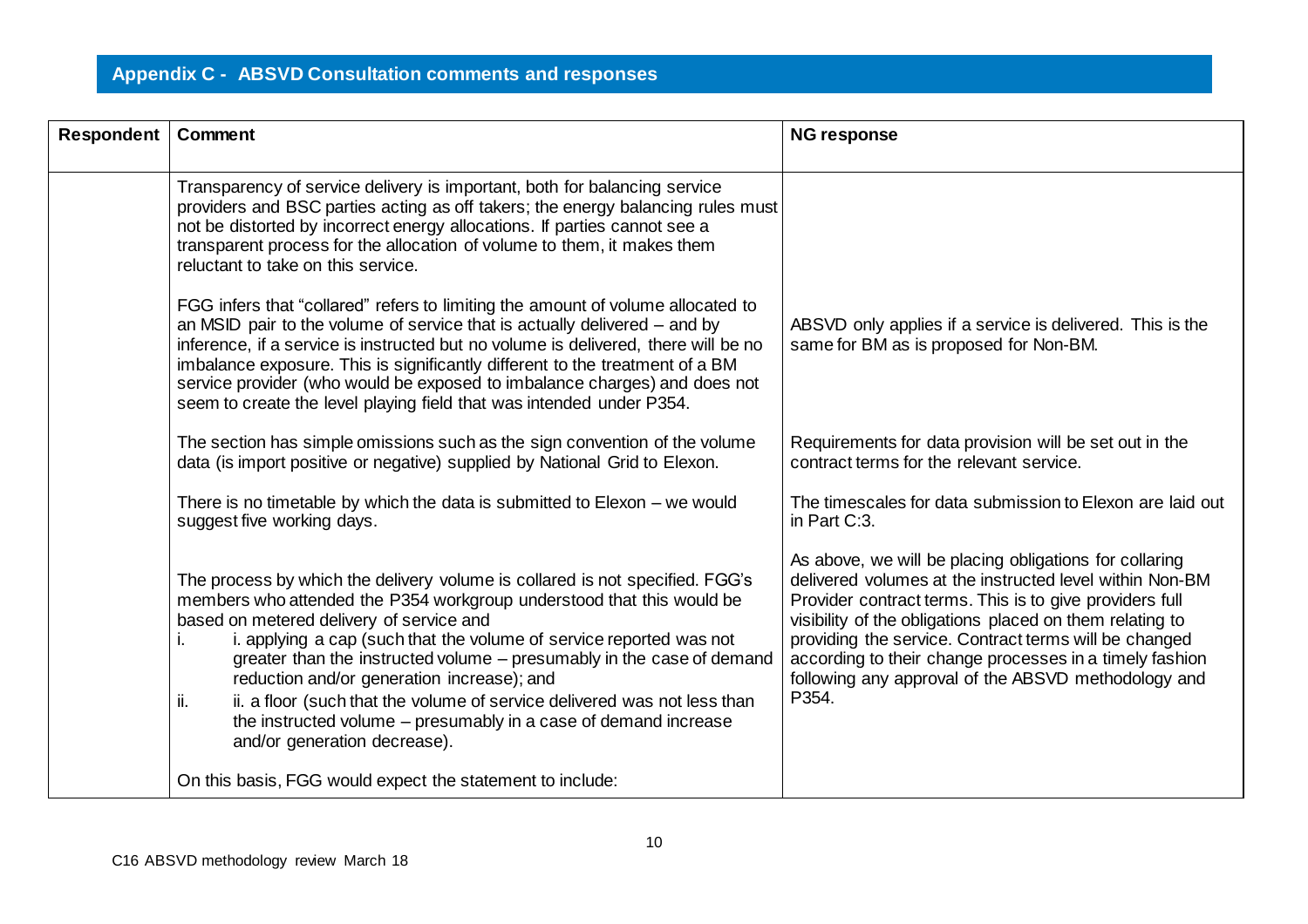| Respondent                                    | <b>Comment</b>                                                                                                                                                                                                                                                                                                                                                                                                                                                                                                                                                                                                                                                                                                                                                                                                                                                                                          | <b>NG response</b>                                                                                                                                                                                                                                                                                                                                                                                    |
|-----------------------------------------------|---------------------------------------------------------------------------------------------------------------------------------------------------------------------------------------------------------------------------------------------------------------------------------------------------------------------------------------------------------------------------------------------------------------------------------------------------------------------------------------------------------------------------------------------------------------------------------------------------------------------------------------------------------------------------------------------------------------------------------------------------------------------------------------------------------------------------------------------------------------------------------------------------------|-------------------------------------------------------------------------------------------------------------------------------------------------------------------------------------------------------------------------------------------------------------------------------------------------------------------------------------------------------------------------------------------------------|
|                                               | i. the metering standards used to assess the delivery volume (for<br>Ι.<br>example COP boundary point meters);<br>ii. how the baseline (in the absence of an FPN) is determined when<br>II.<br>estimating the amount of service that has been delivered by varying<br>generation and/or demand; and<br>iii.<br>iii. how the process works when it is delivered by time shifting demand<br>and/or generation. For example, a refrigeration plant normally takes a<br>load of 5 MW. At the start of the settlement period, it is instructed off for<br>15 minutes. For the first 15 minutes, it takes no demand, and then for<br>the remaining 15 minutes takes 10 MW of demand. Both with and<br>without the instruction its import meter would have shown 5 MWh of<br>import for the relevant settlement period. The treatment of situations like<br>this needs to be made clear in the ABSVD statement | Please see comment above. In relation to (ii) and (iii)<br>ABSVD for Non-BM Providers will be based on<br>apportioning delivered service volumes to the relevant<br>MSID/MPAN pair. It does not require a baseline or<br>calculation based on profiles by the Transmission<br>Company such as with BM ABSVD. It is for the Non-BM<br>Provider to allocate the delivered volumes by MSID/MPAN<br>Pair. |
|                                               | Furthermore, FGG understood that mandating the change in energy allocation<br>would only be applicable for new balancing services contracts. As you are<br>aware, there are some LT STOR contracts that run to 2025. Given that this<br>document explains to the wider market how energy flows are treated it would<br>seem prudent to set out this principle so that existing service providers, as well<br>as potential asset purchasers, etc. could understand how these principles are<br>applied.                                                                                                                                                                                                                                                                                                                                                                                                  | As the changes relate to a compliance requirement with<br>Article 49 of the European Balancing Guideline, we<br>anticipate that we may need to change provisions to Long<br>Term STOR Contracts prior to their expiration.                                                                                                                                                                            |
| <b>Flexible</b><br><b>Generators</b><br>Group | <b>Disputes</b><br>Assuming that the P354 original proposal goes ahead, then the BSC party is<br>not informed which MSID (and therefore which customer) is providing the<br>balancing service. It is not clear to FGG how a party would know if the correct<br>volume data was being allocated to it or not.                                                                                                                                                                                                                                                                                                                                                                                                                                                                                                                                                                                            | Disclosure of information to Suppliers has been discussed<br>as part of the P354 modification, and forms part of the final<br>P354 proposals. These proposals are now with Ofgem and<br>are not in our gift to change.                                                                                                                                                                                |
|                                               | For a very simple example, suppose a service provider delivered 50 MWh of<br>balancing service energy, and it could deliver it from two sites ("A" and "B").                                                                                                                                                                                                                                                                                                                                                                                                                                                                                                                                                                                                                                                                                                                                            | In terms of the disputes process, this was discussed as<br>part of the ABSVD informal Workgroups and the process                                                                                                                                                                                                                                                                                      |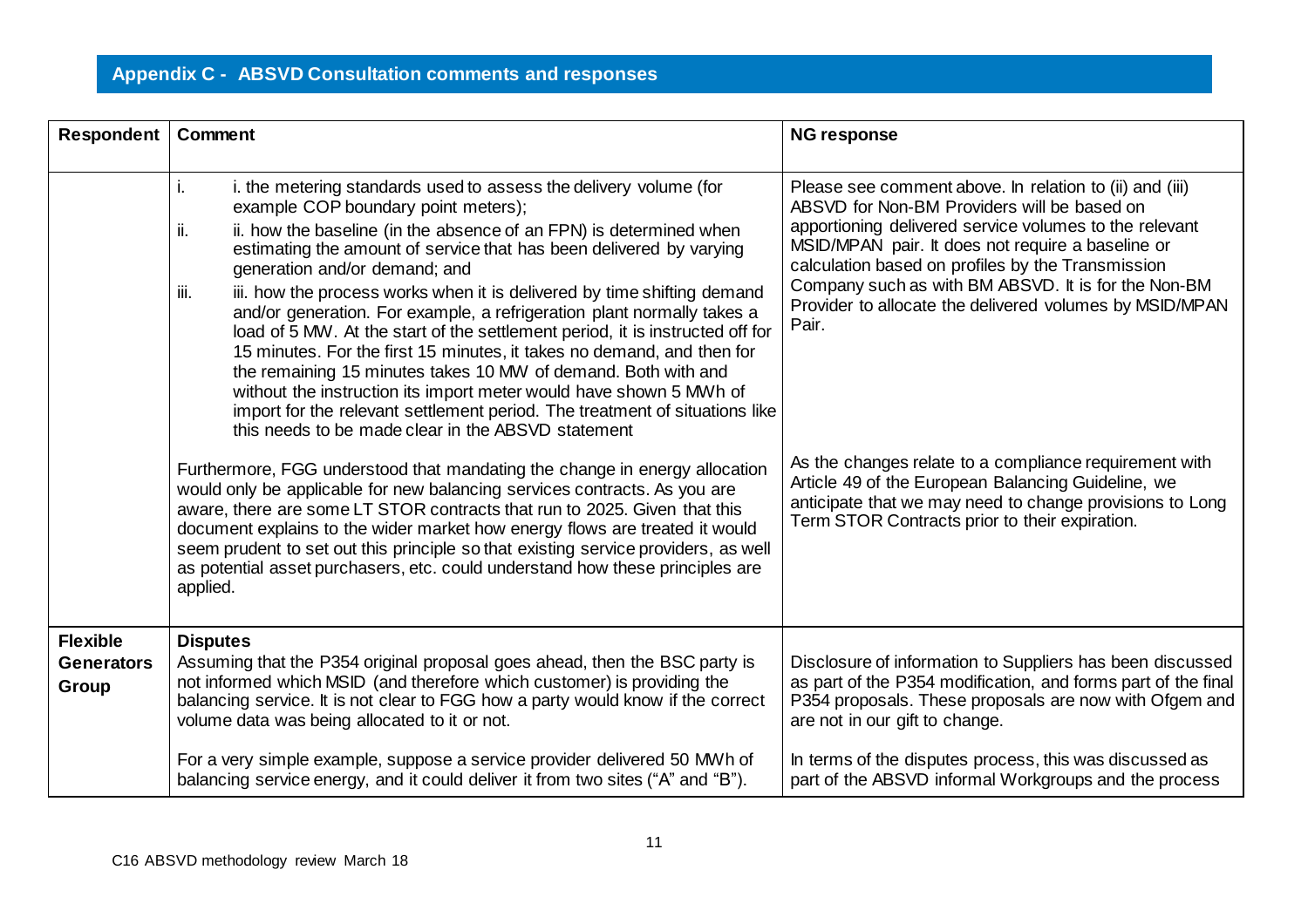| Respondent | Comment                                                                                                                                                                                                                                                                                                                                                                                                                                                                                                                                                                                                                                                                                                                                                                                                                                                                                                                                                                                                                                                                                                                                                                                                                                                                                                                                                                                                                                                                                                                                                                                                                                                                                                                                                             | <b>NG response</b>                                                                                                                                                                                                                                                                                                                                                                    |
|------------|---------------------------------------------------------------------------------------------------------------------------------------------------------------------------------------------------------------------------------------------------------------------------------------------------------------------------------------------------------------------------------------------------------------------------------------------------------------------------------------------------------------------------------------------------------------------------------------------------------------------------------------------------------------------------------------------------------------------------------------------------------------------------------------------------------------------------------------------------------------------------------------------------------------------------------------------------------------------------------------------------------------------------------------------------------------------------------------------------------------------------------------------------------------------------------------------------------------------------------------------------------------------------------------------------------------------------------------------------------------------------------------------------------------------------------------------------------------------------------------------------------------------------------------------------------------------------------------------------------------------------------------------------------------------------------------------------------------------------------------------------------------------|---------------------------------------------------------------------------------------------------------------------------------------------------------------------------------------------------------------------------------------------------------------------------------------------------------------------------------------------------------------------------------------|
|            | Site A being registered with Supplier and BSC Party A and site B being<br>registered with Supplier and BSC party B.<br>The service provider incorrectly advises National Grid that it delivered the<br>volume from site A (when in fact the volume was delivered from site B).<br>Supplier A would see a volume adjustment of 50 MWh but, because it has no<br>way to know that its customers were not delivering balancing service at the<br>time, would have no way to know if this is correct. Similarly, supplier B would<br>not have a volume adjustment at all (and not knowing if one of its off takers had<br>delivered a balancing service) again would have no knowledge upon which to<br>raise a dispute.<br>The service provider may be well aware that an error has occurred, but by not<br>being a BSC party they will have no means to raise a dispute.<br>A different example would be a Supplier with 10,000 customers. It is<br>uncomfortable with the volume adjustment process, and so include in their<br>terms and conditions that their customers may not provide balancing services.<br>For a settlement period, their account is adjusted following an allocation of<br>volume under ABSVD. Would the Supplier be expected to write to each<br>customer asking if they were providing balancing services? Would the disputes<br>process accept a Supplier's objection to the ABSVD volume adjustment on the<br>basis that it was in its standard terms and conditions that its customers could<br>not deliver balancing services?<br>The disputes process appears to provide BSC parties with too little information<br>to raise a meaningful dispute and service providers, who are not BSC parties,<br>with no route to raise a dispute. | outlined in the ABSVD methodology provides a route for<br>Non-BM Providers to raise a dispute with National Grid<br>relating to volumes passed to Elexon.<br>National Grid and the Non-BM Provider may also be asked<br>to provide evidence as part of a dispute process raised<br>with Elexon under BSC procedures relating to ABSVD<br>volumes applied to Supplier Energy Accounts. |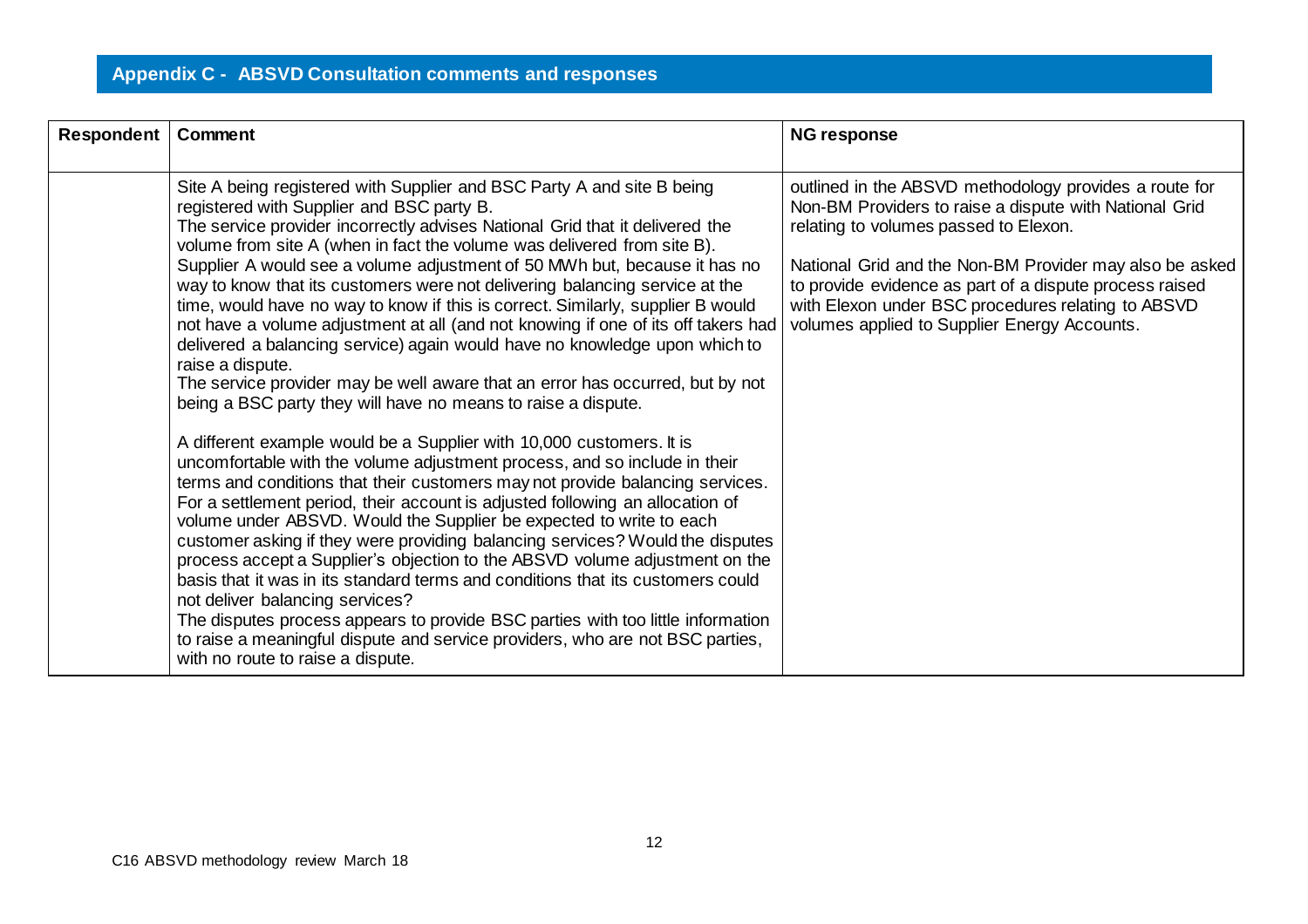| Respondent                                    | Comment                                                                                                                                                                                                                                                                                                                                                                                                                                                                                                                                                                                                                                    | <b>NG response</b>                                                                                                                                            |
|-----------------------------------------------|--------------------------------------------------------------------------------------------------------------------------------------------------------------------------------------------------------------------------------------------------------------------------------------------------------------------------------------------------------------------------------------------------------------------------------------------------------------------------------------------------------------------------------------------------------------------------------------------------------------------------------------------|---------------------------------------------------------------------------------------------------------------------------------------------------------------|
| <b>Flexible</b><br><b>Generators</b><br>Group | <b>Implementation Date</b><br>The drafted document appears to take immediate effect. Is this the intention?<br>The FGG had understood that, at the P354 work group, it was the intention to<br>make this effective from 1 April 2019 at the earliest.                                                                                                                                                                                                                                                                                                                                                                                      | The text has been amended on the change table to add<br>further clarification around implementation timescales.                                               |
| <b>Flexible</b><br><b>Generators</b><br>Group | Definition of BM and non-BM<br>The document sets out calculation methodologies for both BM and non-BM<br>participants, however the document lacks definitions of BM and non-BM.<br>For example, if a large power station (that makes Bids and Offers available in<br>the BM) provides FFR, but no BOAs are issued in respect of the service<br>delivery (as would be normal) is this a BM or non-BM service?<br>Similarly, suppose a STOR provider (despatched via SRD) has its meters<br>allocated into a Supplier BM unit that makes (and has accepted) bids and<br>offers in the Balancing Mechanism, is this a BM or a non-BM service? | The text has been amended to provide the definition of<br>Non-BM participant in the context of the ABSVD<br>methodology which should provide further clarity. |
|                                               | FGG is also unclear how energy taken under TERRE from a "Virtual Lead<br>Party" would be classified. Is this a new type of BM Participant which also<br>needs defining? While we appreciate the P344 TERRE is not an approved<br>mod, neither is P354, and it would seem to make sense to draft this in such a<br>way as to add any required new terms at this time.                                                                                                                                                                                                                                                                       | If P344 has a consequential impact on the ABSVD<br>methodology this will be updated accordingly at that time.                                                 |
| <b>Flexible</b><br><b>Generators</b><br>Group | <b>Maximum Generation</b><br>Given that "the product has not been used since 2006 as the product is met<br>through reserve products, which are more economic and versatile" and you<br>have stated that you will no longer procure maximum generation, would it make<br>sense to remove it from the ABSVD statement? If not, we believe that the<br>Maximum Generation section in Part B should refer to part D.                                                                                                                                                                                                                           | We are not able to remove references to MaxGen from this<br>document as we still have live MaxGen contracts.                                                  |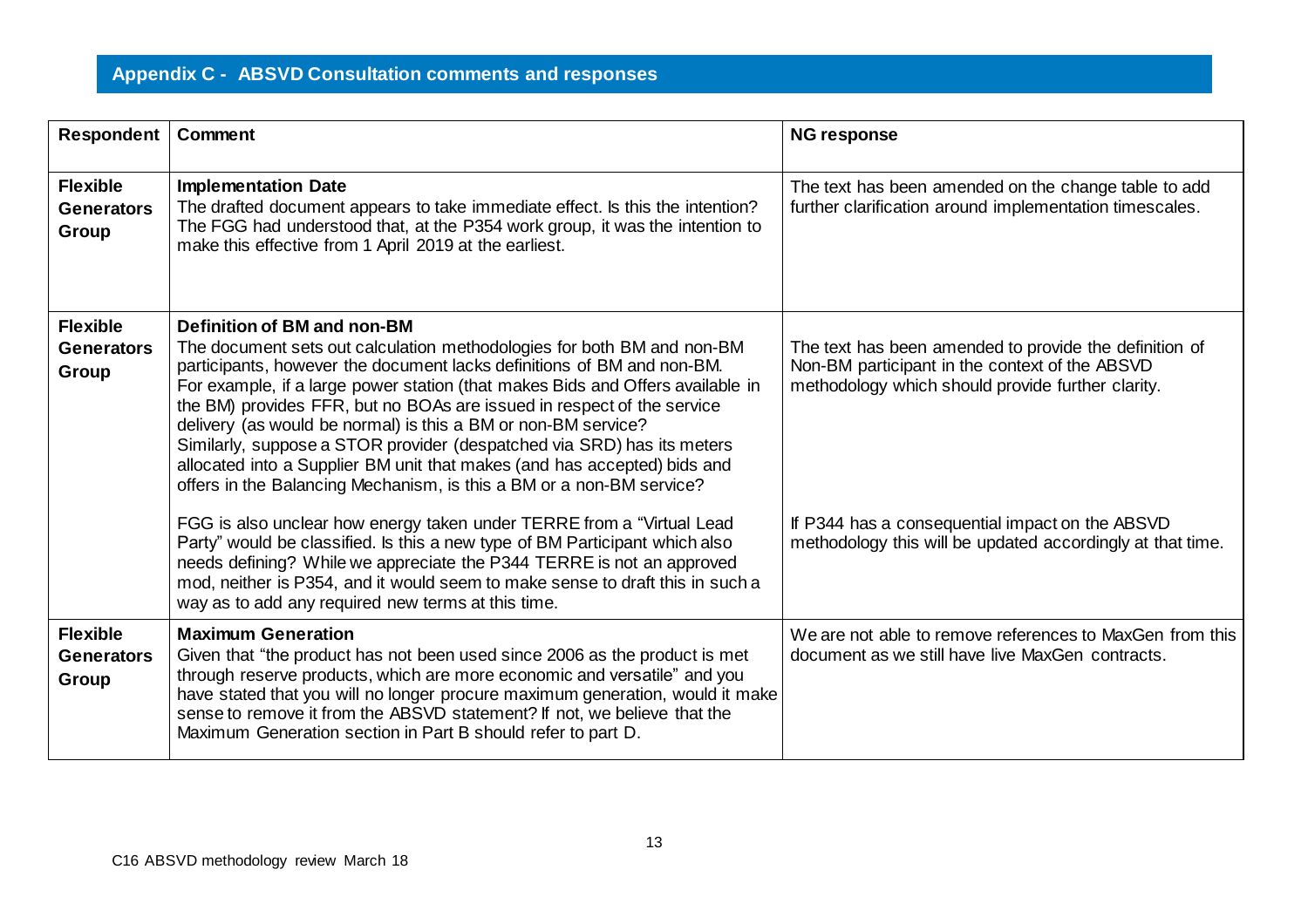| Respondent                                    | Comment                                                                                                                                                                                                                                                                                                                                                                                                                                                                                                                                                                                                                                                                                                             | <b>NG response</b>                                                                                                                                                                                                                                                                                                                                                                                                                                                                                                           |
|-----------------------------------------------|---------------------------------------------------------------------------------------------------------------------------------------------------------------------------------------------------------------------------------------------------------------------------------------------------------------------------------------------------------------------------------------------------------------------------------------------------------------------------------------------------------------------------------------------------------------------------------------------------------------------------------------------------------------------------------------------------------------------|------------------------------------------------------------------------------------------------------------------------------------------------------------------------------------------------------------------------------------------------------------------------------------------------------------------------------------------------------------------------------------------------------------------------------------------------------------------------------------------------------------------------------|
| <b>Flexible</b><br><b>Generators</b><br>Group | <b>Audit of Data</b><br>Clearly different parties are competing to deliver balancing service and are<br>impacted by the allocation of imbalance volumes. Similarly, all industry<br>participants (including those who do not deliver balancing service) are exposed<br>to the volume adjustment data as it impacts the overall cost of imbalance. To<br>this end, we think that it is important that the ABSVD statement makes<br>provision for the independent audit of data submitted by National Grid to<br>Elexon, and in particular the integrity of any non-settlement meters used to<br>determine the volume of service delivery; as well as ensuring that services are<br>delivered at the system boundary. | We understand a need to ensure that balancing services<br>providers deliver the services that they have been<br>contracted for. We are incentivised to ensure that data<br>relating to service delivery is correct and we will continue<br>to monitor provider performance. We are continuing to<br>evolve our performance monitoring as it is in our interests<br>to do so, and will also be keen to engage with any<br>Industry-led discussions around behind-the meter if such<br>an issue group is raised in due course. |
| <b>Flexible</b><br><b>Generators</b><br>Group | <b>Conclusion</b><br>National Grid will be aware that the FGG has serious concerns about the way<br>that energy flows from ancillary services are being dealt with, given the wider<br>changes to the market in which they operate. The current redraft of the ABSVD<br>has some substantive issues that need to be addressed. In particular, the issue<br>of incorrect energy allocations and the lack of robust dispute procedures.<br>We would propose that National Grid redraft this and consult again because as<br>things stand, the changes would appear to result in a less efficient operation of<br>the market than we have today.                                                                       | We note the concerns raised by FGG throughout their<br>response and have responded to these concerns above.<br>National Grid are currently going through a process of<br>evolving, simplifying and standardizing our markets. As a<br>result of this there may be further changes to the C16<br>statements and methodologies. This will provide further<br>opportunity to engage changes to the methodologies.                                                                                                               |
| <b>EDF Energy</b><br>Late<br>comment          | In response to "Do you agree that the changes proposed to the ABSVD, shown<br>in table 1 and in Appendix A should be made? If not, please provide rationale.<br>Changes are necessary to support the estimation and transfer of ABSVD from<br>a wider range of balancing services to the BSC, but more clarity and<br>consistency is desirable. See comments below.                                                                                                                                                                                                                                                                                                                                                 | This is noted.                                                                                                                                                                                                                                                                                                                                                                                                                                                                                                               |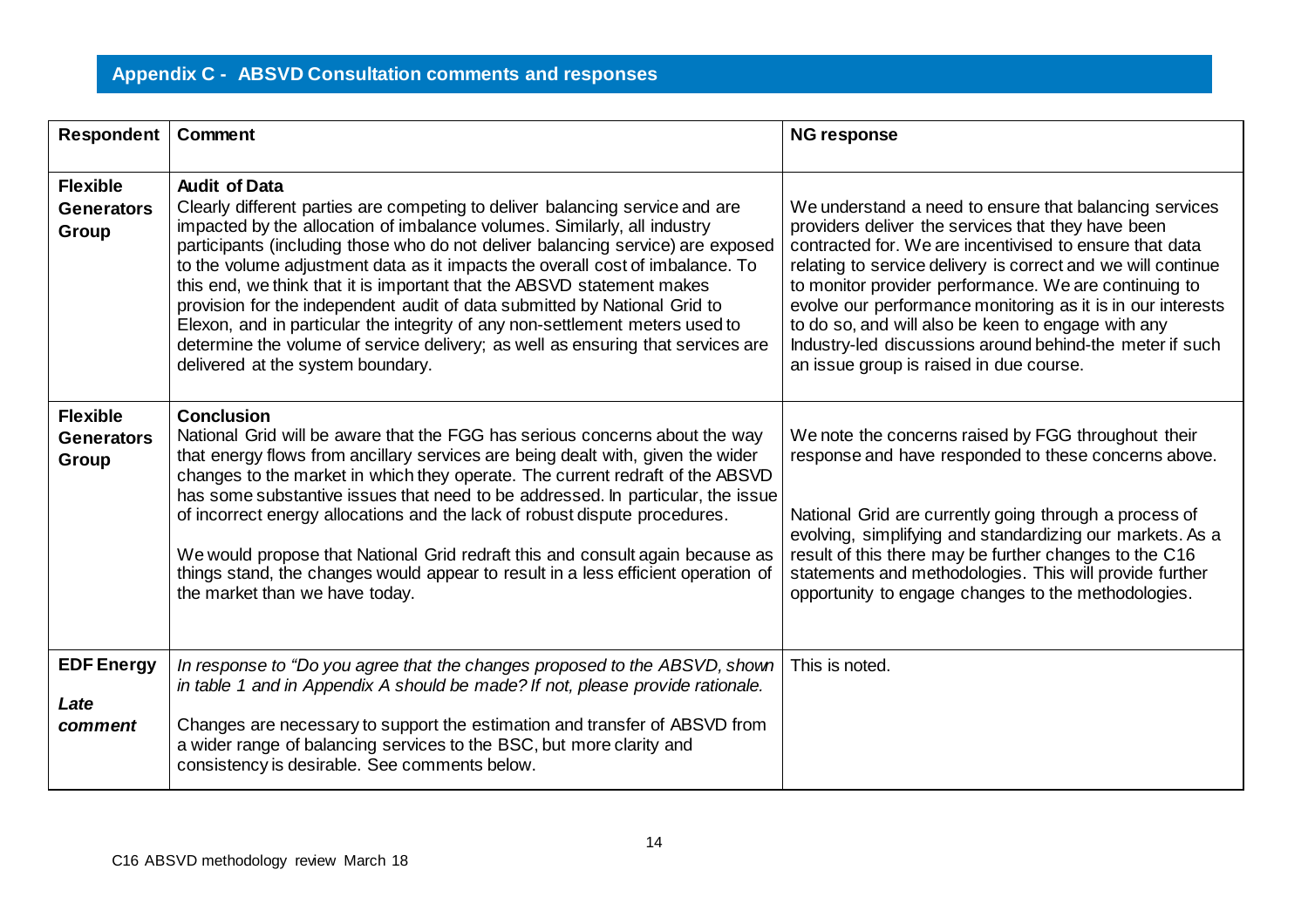| <b>Respondent</b>                    | Comment                                                                                                                                                                                                                                                                                                                                                                                                                                                                                                                                                                                                                                                                                                                                                                                                                                                                                                                                                                                                        | <b>NG response</b>                                                                                                                                                                                                                                                                                                                                                                                                                                                                                                                                                                                                                                                                                                                                                                                                                              |
|--------------------------------------|----------------------------------------------------------------------------------------------------------------------------------------------------------------------------------------------------------------------------------------------------------------------------------------------------------------------------------------------------------------------------------------------------------------------------------------------------------------------------------------------------------------------------------------------------------------------------------------------------------------------------------------------------------------------------------------------------------------------------------------------------------------------------------------------------------------------------------------------------------------------------------------------------------------------------------------------------------------------------------------------------------------|-------------------------------------------------------------------------------------------------------------------------------------------------------------------------------------------------------------------------------------------------------------------------------------------------------------------------------------------------------------------------------------------------------------------------------------------------------------------------------------------------------------------------------------------------------------------------------------------------------------------------------------------------------------------------------------------------------------------------------------------------------------------------------------------------------------------------------------------------|
| <b>EDF Energy</b><br>Late<br>comment | Changes are necessary to support the estimation and transfer of ABSVD from<br>a wider range of balancing services to the BSC, but more clarity and<br>consistency is desirable. See comments below:<br>The ABSVD statement should aim to be consistent with terms in the BSC,<br>CUSC and the EU Electricity Balancing Guideline (EU2017-2195 Article 2):<br>"(6) 'balancing service provider' means a market participant with<br>reserve-providing units or reserve-providing groups able to provide<br>balancing services to TSOs;<br>(7) 'balance responsible party' means a market participant or its chosen<br>representative responsible for its imbalances;"<br>"(14) 'imbalance adjustment' means an energy volume representing the<br>balancing energy from a balancing service provider and applied by the<br>connecting TSO for an imbalance settlement period to the concerned<br>balance responsible parties, used for the calculation of the imbalance of<br>these balance responsible parties;" | We have some sympathies with these comments and<br>acknowledge that there may be further changes we could<br>make to the methodology to simplify them for the reader.<br>However, being highlighted at this late stage (both in terms<br>not being raised at the informal consultation and a late<br>timed submission to the formal consultation) has meant<br>that we have not had sufficient time to make this scale of<br>changes proposed to the methodology.<br>However, we acknowledge that many of these ideas have<br>merit and we do understand a need to tidy up the<br>document. National Grid are also currently going through a<br>process of evolving, simplifying and standardizing our<br>markets. As a result of this there may be further changes<br>to the C16 statements and methodologies required as a<br>result of this. |
|                                      | 'BM' and 'Non-BM' as written in LC16 doesn't mean 'balancing<br>mechanism' and non-'balancing mechanism':<br>In the Transmission Licence, "balancing mechanism" means the mechanism<br>for the making and acceptance of offers and bids pursuant to the arrangements<br>contained in the BSC and referred to in paragraph 2(a) of standard condition<br>C3 (Balancing and Settlement Code (BSC)). We take this to mean the "BM",<br>but this doesn't appear to be what is meant by BM and non-BM in the C16<br>methodology statements.<br>The Transmission Licence defines Balancing Services in relation to Licence<br>Condition C as ancillary services, Bids and Offers in the Balancing Mechanism,<br>and other services available to the licensee.                                                                                                                                                                                                                                                        | We will feed the respondent's comments into the start of<br>the process at the next review to allow more time to<br>analyse the substantive changes suggested and give<br>Industry a chance to comment on proposals relating to<br>these.<br>In the meantime, we have taken on board the spirit of the<br>comments and have made further clarifications to the text,<br>including defining Non-BM Provider in the context of the<br>methodology                                                                                                                                                                                                                                                                                                                                                                                                 |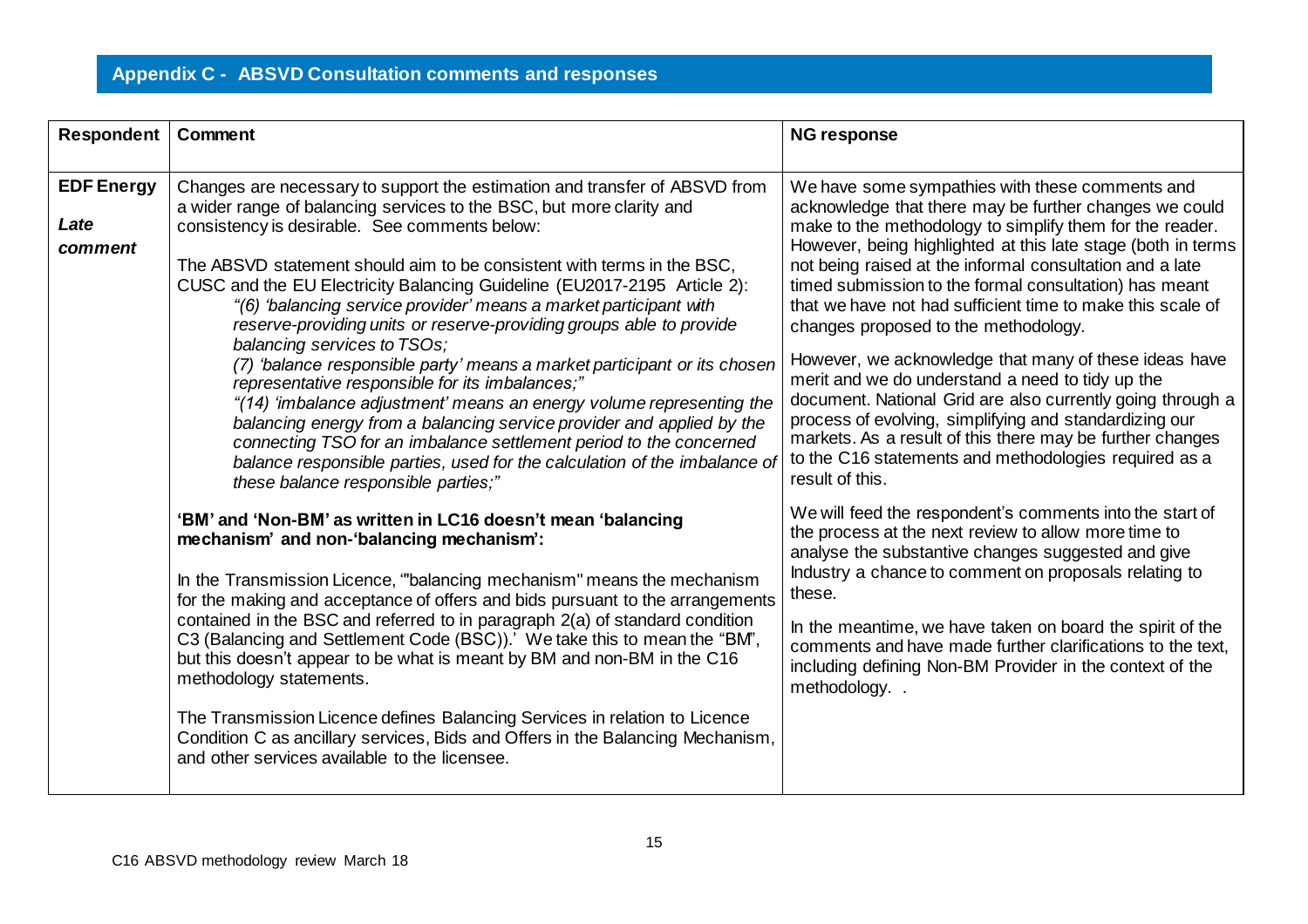| Respondent | Comment                                                                                                                                                                                                                                                                                                                                                                                                                                                                                                                                                                                                                                                                          | <b>NG response</b> |
|------------|----------------------------------------------------------------------------------------------------------------------------------------------------------------------------------------------------------------------------------------------------------------------------------------------------------------------------------------------------------------------------------------------------------------------------------------------------------------------------------------------------------------------------------------------------------------------------------------------------------------------------------------------------------------------------------|--------------------|
|            | Licence Condition C16 says "applicable balancing services" means those<br>services that the Authority directs the licensee to treat as applicable balancing<br>services;'. Licence Condition C16 refers to Applicable Balancing Services<br>Volume Data required under the BSC, and Authority approval of a methodology<br>for determining and providing this. It appears that Authority approval of the<br>methodology is taken as simultaneous approval of what the applicable<br>balancing services are, or perhaps that approval is given secretly. In reality,<br>the BSC is not currently explicit about what data is required; that is left to<br>NGET and the Authority. |                    |
|            | Given that Bid-Offer volumes in the BM are settled with the BSC Party<br>registrants of relevant BM Units under the BSC, it seems clear that Applicable<br>Balancing Services relate to balancing volumes not provided as Bid-Offer<br>volumes. ie. All ABSVD volumes are "non-Balancing Mechanism".                                                                                                                                                                                                                                                                                                                                                                             |                    |
|            | ABSVD statement Part B 1.1 is a general description of how ABSVD data is<br>used in the BSC (in which it is described by the acronym QBS). The general<br>description of 'Balancing Services' at the beginning is effectively for information<br>and not specific to "BM" or "non-BM" ABSVD. It would be better placed in an<br>appendix.<br><b>Part B 1.1 Page 7 bottom of page:</b> Note that the determination of QBS in<br>BSC Section T4.3.2 was changed with P305 Electricity Balancing Significant<br>Code Review on 5 November 2015, and further changes are likely for P344<br>TERRE.                                                                                   |                    |
|            | An informal terminology seems to have arisen in the Licence Condition C16<br>statements and elsewhere, in which 'BM' means something other than the<br>Balancing Mechanism as defined in the Transmission Licence.                                                                                                                                                                                                                                                                                                                                                                                                                                                               |                    |
|            | In the LC16 statements:<br>• 'BM' seems to refer to balancing services provided by a BSC Party from                                                                                                                                                                                                                                                                                                                                                                                                                                                                                                                                                                              |                    |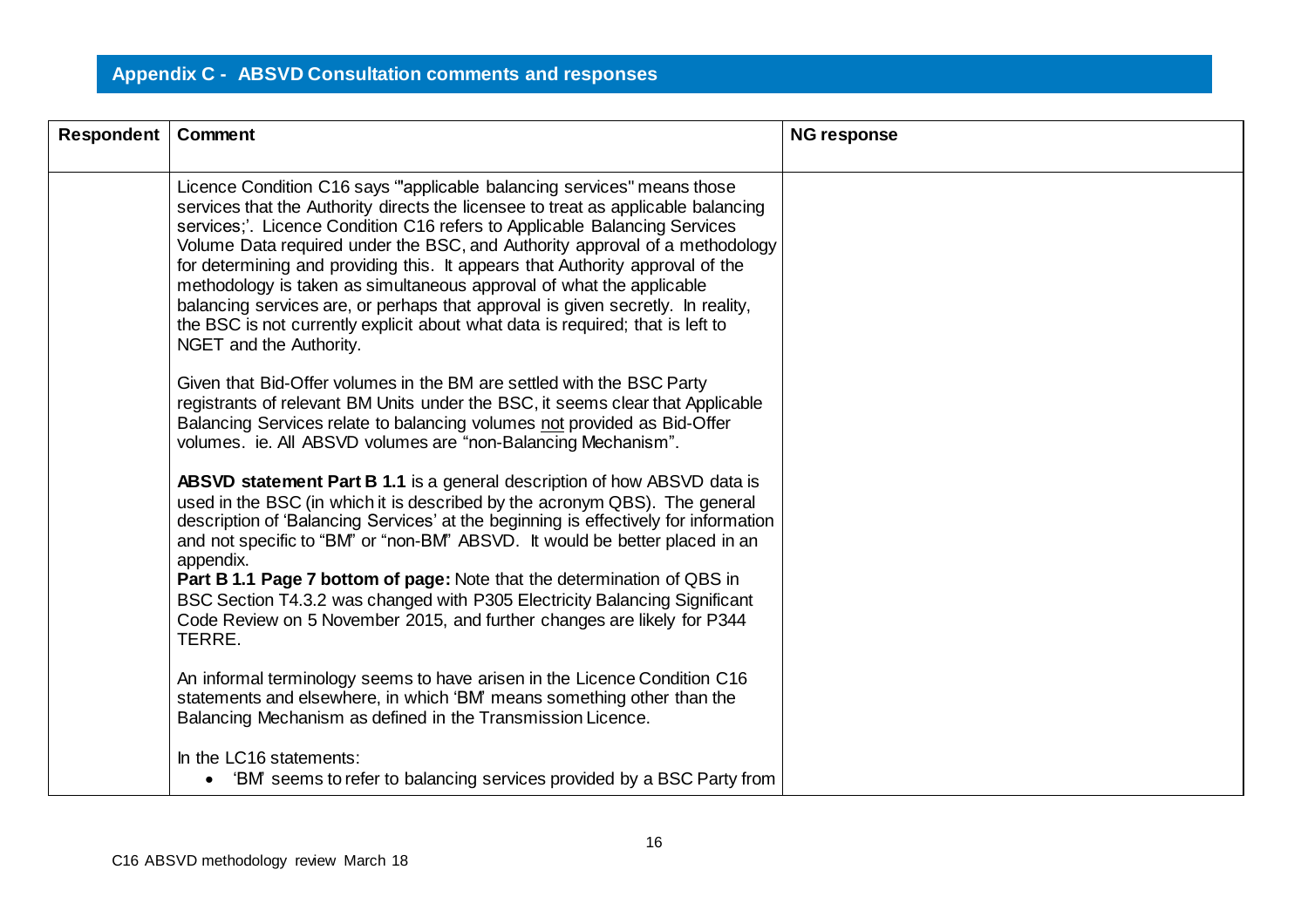| <b>Respondent</b> | Comment                                                                                                                                                                                                                                                                                                                                                                                                                                                                                                                        | <b>NG response</b> |
|-------------------|--------------------------------------------------------------------------------------------------------------------------------------------------------------------------------------------------------------------------------------------------------------------------------------------------------------------------------------------------------------------------------------------------------------------------------------------------------------------------------------------------------------------------------|--------------------|
|                   | a BM Unit registered to it, regardless of whether those services are<br>provided through the balancing mechanism (settled under the BSC) or<br>outside it (bilateral contracts).<br>'Non-BM' seems to refer to balancing services contracted by NGET with<br>$\bullet$<br>someone other than a BSC Party, necessarily outside the balancing<br>mechanism, where the relevant volume will affect the flow attributed to<br>one or more BSC Parties but the BSC Party(s) are not necessarily party<br>to the balancing contract. |                    |
|                   | The first two paragraphs of Part B 1.2 and the first paragraph of Part C 1<br>are a general description of Balancing Services, which according to the<br>transmission licence include ancillary services, volumes procured in the<br>balancing mechanism, and other services. Repetition of this background could<br>be avoided by moving it to Part A. ABSVD volumes clearly relate to ancillary<br>services and other services, and not to balancing mechanism volumes, and this<br>should also be made clear.               |                    |
|                   | It would be preferable to summarise in Part A the difference between services<br>provided explicitly by a BSC Party within or outside the Balancing Mechanism<br>("BM Participants"? or more correctly BSC Parties), and services provided by a<br>non-BSC Party outside the Balancing Mechanism ("Non-BM Participants", or<br>more correctly Non-BSC Parties).                                                                                                                                                                |                    |
|                   | The title of Part B suggests it is specific to BM Participants, but the text actually<br>describes balancing services contracted with BSC Parties outside the<br>Balancing Mechanism. The title would be more accurate as "Part B: Applicable"<br>Balancing Services Volume Data 'ABSVD' for balancing service volumes<br>contracted directly with BSC Parties outside the Balancing Mechanism".                                                                                                                               |                    |
|                   | The title of Part C suggests it is specific to non-BM Participants, but the text<br>actually describes balancing services contracted with non-BSC Parties,                                                                                                                                                                                                                                                                                                                                                                     |                    |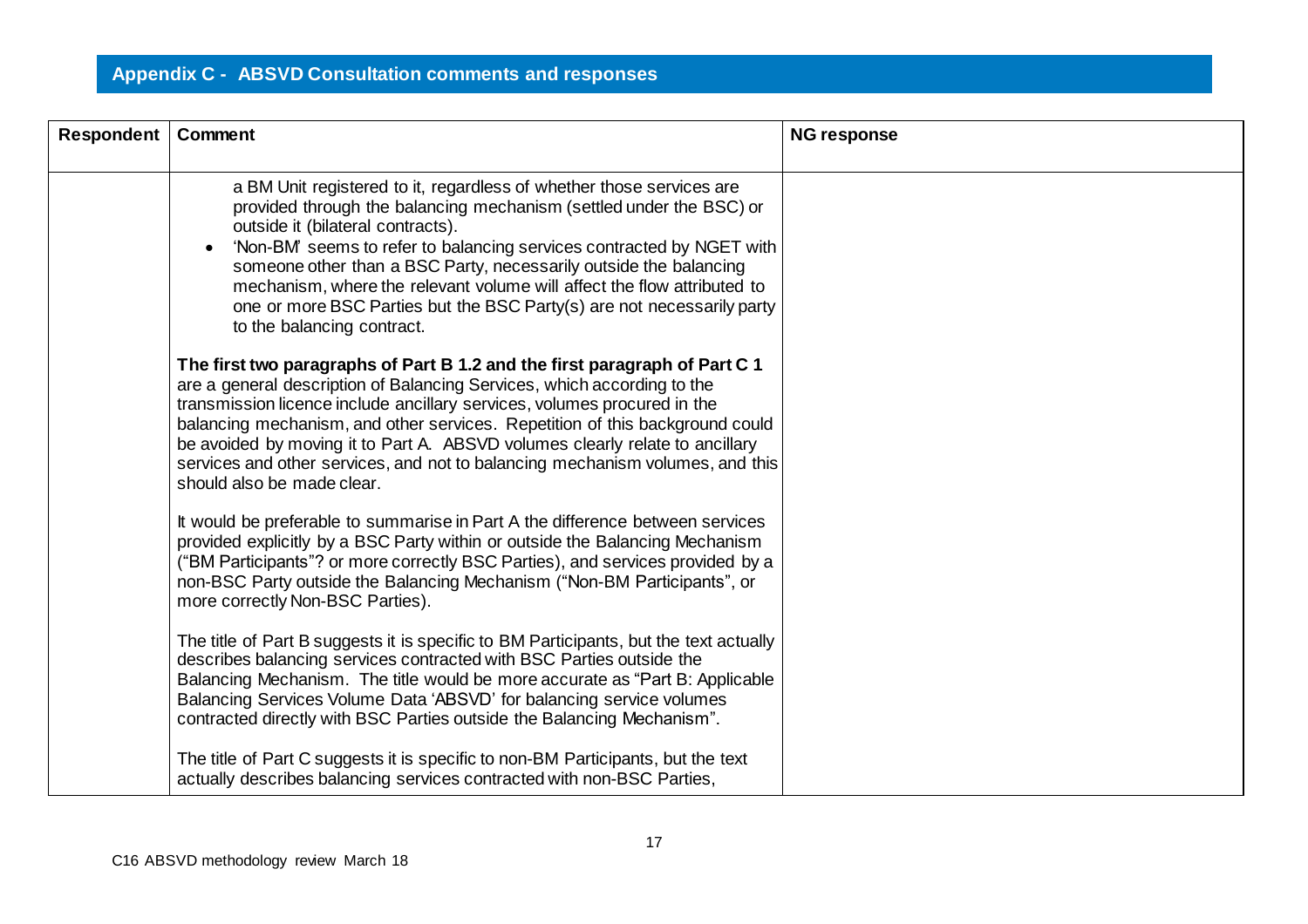| Respondent | Comment                                                                                                                                                                                                                                                                                                                                                                                                                                                                                                                                                                                                                                                                                                                                                                                                                                                                                                                                                                                                                                                                                                                                                        |                                                                  |                                                  | <b>NG response</b> |
|------------|----------------------------------------------------------------------------------------------------------------------------------------------------------------------------------------------------------------------------------------------------------------------------------------------------------------------------------------------------------------------------------------------------------------------------------------------------------------------------------------------------------------------------------------------------------------------------------------------------------------------------------------------------------------------------------------------------------------------------------------------------------------------------------------------------------------------------------------------------------------------------------------------------------------------------------------------------------------------------------------------------------------------------------------------------------------------------------------------------------------------------------------------------------------|------------------------------------------------------------------|--------------------------------------------------|--------------------|
|            | necessarily outside the Balancing Mechanism, with reference to imbalances<br>attributed to the relevant supplier(s). The title would be more accurate as "Part<br>C: Applicable Balancing Services Volume Data 'ABSVD' for balancing services<br>contracted with non-BSC Parties outside the Balancing Mechanism".                                                                                                                                                                                                                                                                                                                                                                                                                                                                                                                                                                                                                                                                                                                                                                                                                                             |                                                                  |                                                  |                    |
|            | le. there are actually two separate distinctions to be made, which should be<br>summarised in Part A:<br>1. Between balancing volumes in the BM vs those outside it:<br>a. submitted to and accepted in the Balancing Mechanism in<br>relation to a BM Unit (which are necessarily transactions with<br>the BSC Party to whom that BM Unit is registered) (a BM<br>Participant and BSC Party), and those<br>b. contracted bilaterally with NGET without reference to the<br>Balancing Mechanism (Non-BM participant, either a BSC Party<br>or a non-BSC Party);<br>2.<br>Between balancing volumes contracted with a BSC Party vs those<br>with a non-BSC Party:<br>a. contracted directly with the BSC registrant of a BM Unit, a "BSC<br>Party", or<br>b. contracted with someone other than the BSC registrant of a BM<br>Unit, a "Non-BSC Party" such as an exempt generator, end-<br>consumer or aggregator. The flow of a "Non-BSC Party" is<br>usually (but not necessarily) included in the flow of one or more<br>BSC Party BM Units, usually Supplier's BM Units.<br>Part B as written covers 2a (1a + 1b for BSC Parties); Part C as written covers |                                                                  |                                                  |                    |
|            |                                                                                                                                                                                                                                                                                                                                                                                                                                                                                                                                                                                                                                                                                                                                                                                                                                                                                                                                                                                                                                                                                                                                                                | <b>BM (Balancing Mechanism)</b>                                  | Non-BM (Non-Balancing<br>Mechanism)              |                    |
|            | <b>BSC Party</b>                                                                                                                                                                                                                                                                                                                                                                                                                                                                                                                                                                                                                                                                                                                                                                                                                                                                                                                                                                                                                                                                                                                                               | • Balancing volume delivered<br>from a BM Unit by its registrant | • Balancing volume deli<br>from a BM Unit by its |                    |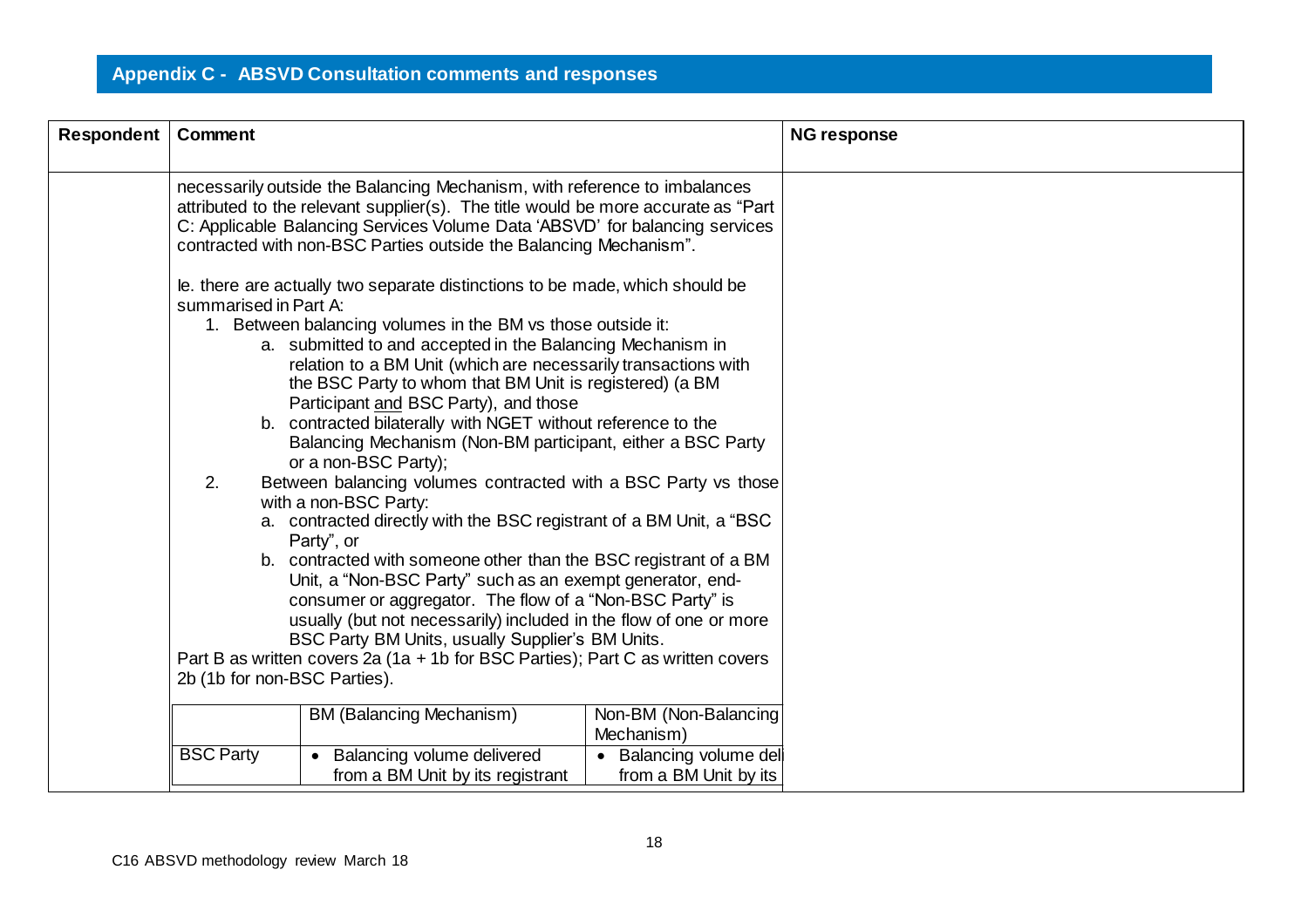| Respondent | Comment |                                                                                                                                                                                                                                                                                                                                                                                                                                                                               |                                                                                                                                                                                                                                                                                                                | <b>NG response</b> |
|------------|---------|-------------------------------------------------------------------------------------------------------------------------------------------------------------------------------------------------------------------------------------------------------------------------------------------------------------------------------------------------------------------------------------------------------------------------------------------------------------------------------|----------------------------------------------------------------------------------------------------------------------------------------------------------------------------------------------------------------------------------------------------------------------------------------------------------------|--------------------|
|            | Non-BSC | through submission and<br>acceptance by NGET of Bid-<br>Offers in the BM.<br>• Settled with provider in the<br>BSC.                                                                                                                                                                                                                                                                                                                                                           | registrant by means o<br>acceptance of Bid-Off<br>the BM.<br>Settled with provider<br>outside the BSC, althe<br>ABSVD volume may b<br>included in the BSC<br>calculation of BSC Pa<br>imbalance.<br>Volume delivered fron                                                                                      |                    |
|            | Party   | Not permitted.                                                                                                                                                                                                                                                                                                                                                                                                                                                                | Party contracted dired<br>NGET by means othe<br>acceptance of Bid-Off<br>the BM.<br>Settled with provider<br>$\bullet$<br>outside the BSC, althe<br>ABSVD volume may b<br>included in the BSC<br>calculation of BSC Pa<br>imbalance for the rele<br>BSC Party(s) to whon<br>boundary meters are<br>registered. |                    |
|            |         | The last sentence of the first paragraph of Part B 1.2 and Part C 1 says<br>"ABSVD covers a subset of the Balancing Services that we intend to procure".<br>The next sentence of Part B 1.2 says "In general, Balancing Services deemed<br>to be Applicable will be those services required by the System Operator for<br>economic operation of the transmission system, that result in the service<br>provider being exposed to imbalance charges whilst assisting in system |                                                                                                                                                                                                                                                                                                                |                    |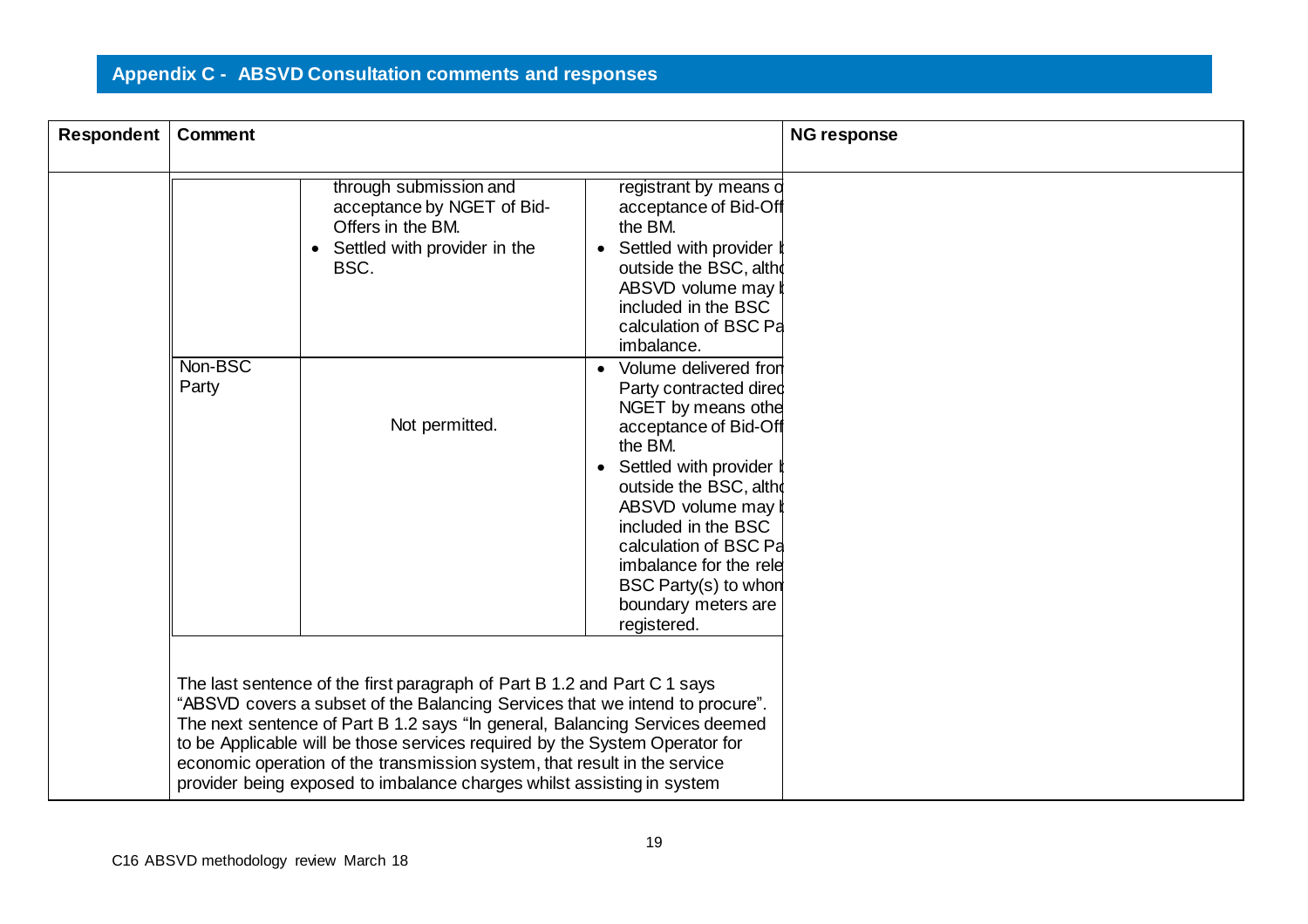| Respondent                           | Comment                                                                                                                                                                                                                                                                                                                                                                                                                                                                                                                                                                                                                                                                                                                                                                                                                                               | <b>NG response</b>                                                             |
|--------------------------------------|-------------------------------------------------------------------------------------------------------------------------------------------------------------------------------------------------------------------------------------------------------------------------------------------------------------------------------------------------------------------------------------------------------------------------------------------------------------------------------------------------------------------------------------------------------------------------------------------------------------------------------------------------------------------------------------------------------------------------------------------------------------------------------------------------------------------------------------------------------|--------------------------------------------------------------------------------|
|                                      | balancing. Both Part B 1.2 and Part C 1 say "For the avoidance of doubt a<br>consultation will be carried out prior to any further Balancing Services being<br>included in the calculation of ABSVD." The transmission licence requires the<br>Authority to agree applicable balancing services, and the method for calculating<br>volumes and providing them to the BSC. The ABSVD Methodology statement<br>appears to be the method of publishing the Authority position on both these<br>requirements. It should be made clear that while 'in general' there are<br>balancing services likely to be deemed to be Applicable, only the specific<br>services listed are actually approved by the Authority to be considered<br>Applicable (unless the Authority has explicitly delegated its direction to NGET,<br>or the approval is confidential). |                                                                                |
|                                      | Page 15, middle of page, describes frequency response volumes to be<br>included in the summation referred to on the previous page. It is presumably<br>attempting to say that Mode A Frequency Response delivered as a mandatory<br>service and/or other types of frequency response with similar features but<br>different parameters delivered according to a relevant service agreement<br>should be included in the summation, but gives the impression ('except that')<br>that only other types should be included.<br>Without prejudice to previous comments on 'BM' and 'non-BM' terminology:                                                                                                                                                                                                                                                  |                                                                                |
| <b>EDF Energy</b><br>Late<br>comment | From "PART C: APPLICABLE BALANCING SERVICES VOLUME DATA<br>'ABSVD' FOR NON-BM PARTICIPANTS"<br>"2. ABSVD Calculation for Non-BM Participants                                                                                                                                                                                                                                                                                                                                                                                                                                                                                                                                                                                                                                                                                                          | We have amended the text in Part C to clarify the text in<br>response to this. |
|                                      | A Non-BM Participant is someone who provides a Balancing Service as a<br>Balancing Services Provider (BSP) outside of the Balancing Mechanism. [This<br>could include volumes from a BSC Party at the level of a BM Unit] This means<br>that their imbalances are attributed to their relevant Supplier who is therefore                                                                                                                                                                                                                                                                                                                                                                                                                                                                                                                              |                                                                                |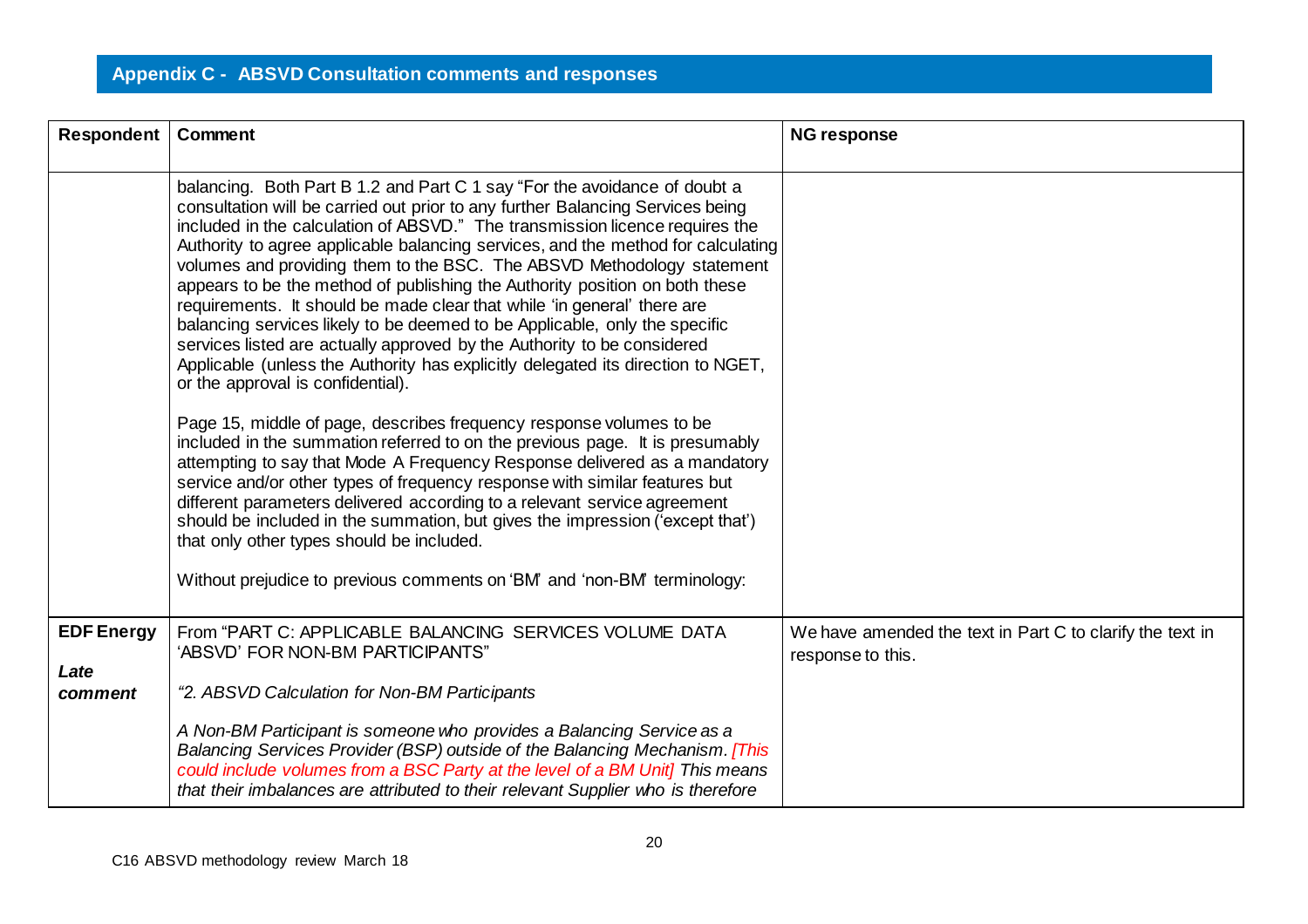| Respondent | <b>Comment</b>                                                                                                                                                                                                                                                                                                                                                                                                                                                                                                                                                                                                                                                                                                                                                                                                                                    | <b>NG response</b> |
|------------|---------------------------------------------------------------------------------------------------------------------------------------------------------------------------------------------------------------------------------------------------------------------------------------------------------------------------------------------------------------------------------------------------------------------------------------------------------------------------------------------------------------------------------------------------------------------------------------------------------------------------------------------------------------------------------------------------------------------------------------------------------------------------------------------------------------------------------------------------|--------------------|
|            | the Balancing Responsible Party (BRP). [This won't necessarily be true for<br>provision at BM Unit Level by a BSC Party (eg. frequency response), where a<br>generator may be the BRP] Where a BSP is not a BRP, ABSVD cannot be<br>assigned to a BM unit for the BSP as one does not exist. An adjustment will<br>therefore need to be made to the BRP's imbalance account in the BSC to<br>ensure this takes into account the the relevant ancillary service volumes<br>provided within their relevant BSC Party(s) portfolio(s). I.e. where a non-BSC<br>party contracts to provide ancillary services directly with National Grid outside<br>of the Balancing Mechanism, ELEXON will calculate Non BM Unit ABSVD for<br>each impacted BRP for use in accordance with the BSC, which will be used to<br>adjustcorrect BRP imbalance positions. |                    |
|            | The Non-BM ABSVD volumes will take the form of delivered volumes of<br>contracted balancing services, collared at the instructed amount, by MSID pair<br>and by settlement period. This will be applied to all Non-BM sites irrespective of<br>the complexity.                                                                                                                                                                                                                                                                                                                                                                                                                                                                                                                                                                                    |                    |
|            | Where this data is requested in contracts by National Grid this will be provided<br>by the BSP to National Grid. National Grid will validate the volumes by<br>confirming that they do not exceed the total instructed volume. These will then<br>be passed to Elexon who will [what does the rest of this sentence mean? Is it<br>referring to the use of ABSVD to adjust a BSC Party's imbalance position?<br>Neutralisation is not appropriate terminology, adjustment would be better] then<br>neutralise them against the relevant Supplier Energy Account Any volumes<br>outside those relating to the Balancing Service (i.e. over-delivery) will not be<br>part of this data pass-through and therefore these volumes will not be applied<br>to the relevant Supplier's account for imbalance neutralisation."                            |                    |
|            | From "PART E: ABSVD METHODOLOGY FOR NON-BM PARTICIPANTS"                                                                                                                                                                                                                                                                                                                                                                                                                                                                                                                                                                                                                                                                                                                                                                                          |                    |
|            | "2. Disputes                                                                                                                                                                                                                                                                                                                                                                                                                                                                                                                                                                                                                                                                                                                                                                                                                                      |                    |